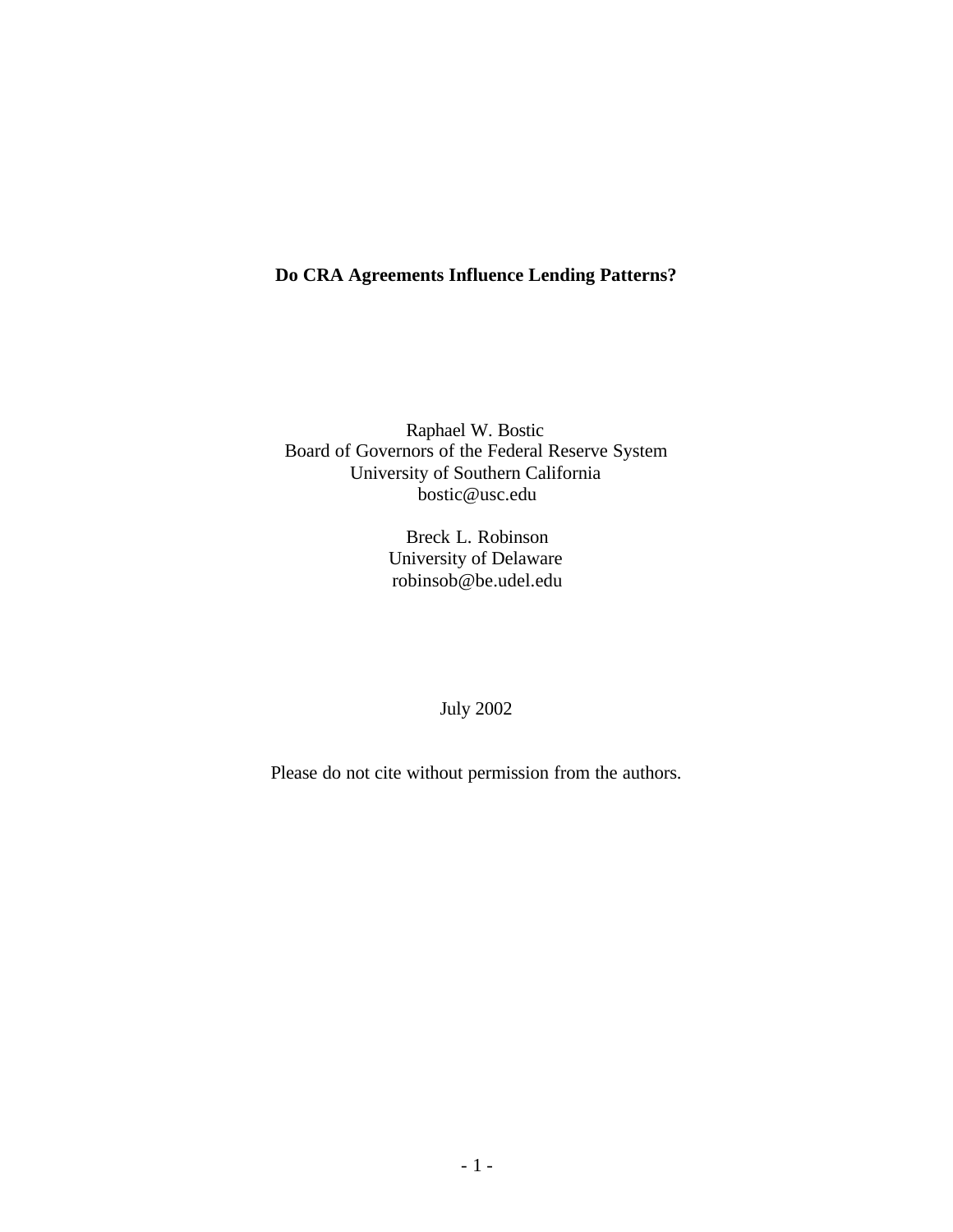#### **Do CRA Agreements Influence Lending Patterns?**

Raphael W. Bostic and Breck L. Robinson

#### Abstract

Lenders have increasingly responded to regulatory and public pressures to provide credit to lower-income and minority communities by entering into CRA agreements, which typically involve pledges to extend a certain volume of lending to targeted groups and communities. This paper considers the broader impact of these CRA agreements by examining whether they are associated with changes in lending to lower-income and minority communities in the markets where they are initiated. Using a speciallyconstructed panel of counties that includes information on CRA agreements provided by the National Community Reinvestment Coalition, we find the number of newly-initiated CRA agreements in a county to be associated with significant increases in CRA, minority, and overall conventional mortgage lending in a county over a 3-year period. The results are consistent with the view that the increases in lending represent new lending, with some evidence suggesting the increases in lending are relatively short-lived. No comparable relationships are observed between CRA agreements and changes in government-backed lending. Overall, the results are consistent with the notion that lenders view CRA agreements as a form of insurance against the potentially large and unknown costs associated with fair lending violations, poor CRA performance ratings, and adverse publicity from CRA-related protests of mergers or other applications. The results are also consistent with the view that the effectiveness of CRA agreements in increasing lending activity is ultimately determined by the persistence and sophistication of community groups in monitoring compliance with CRA agreements.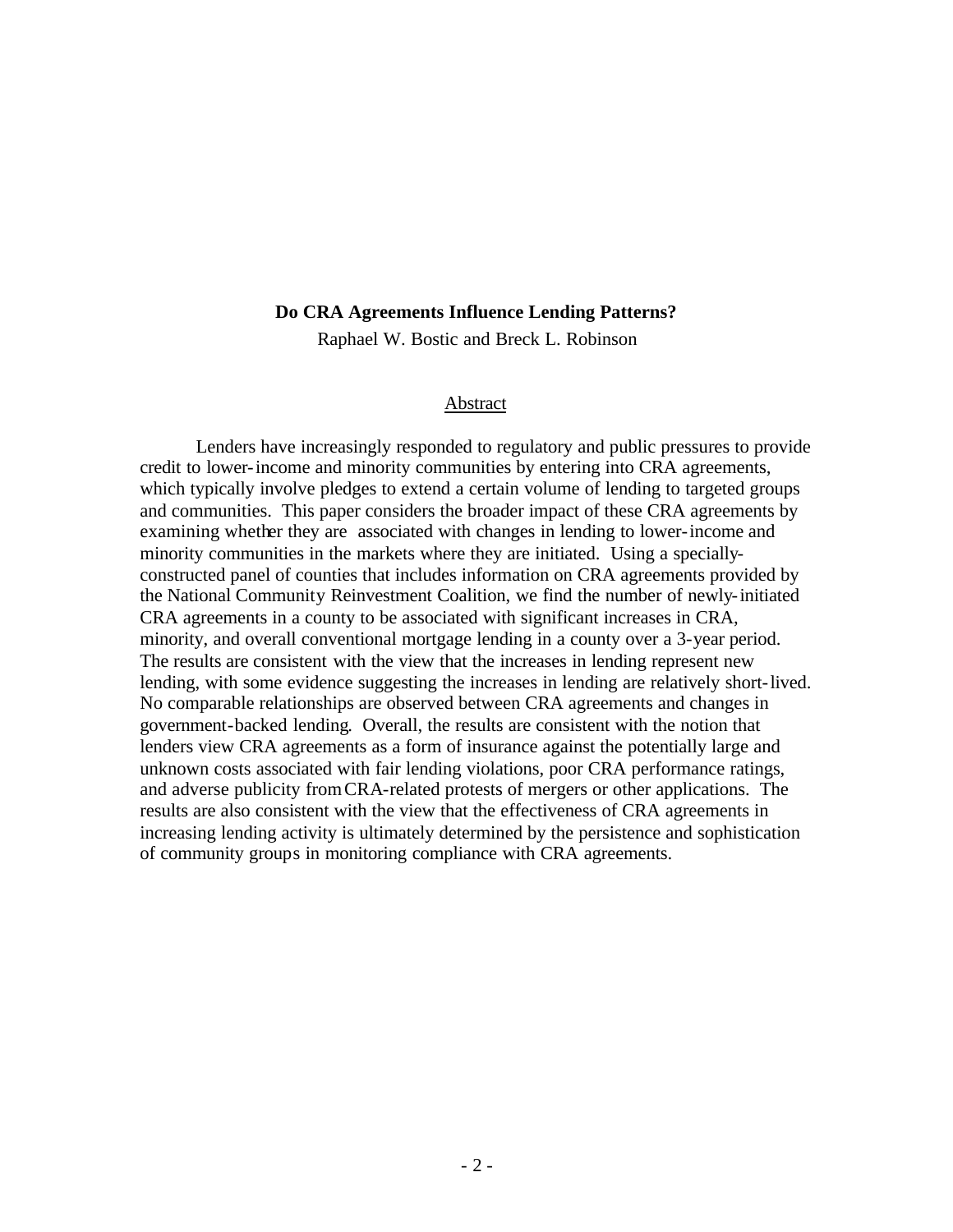### **Introduction**

The past several decades have seen ongoing concerns raised about the adequacy of access to credit for lower-income and minority communities. In response, various legislative actions have been taken to try to correct perceived inequities. In 1977, the Community Reinvestment Act (CRA) was signed into law with the specific intent of encouraging federally-insured banking institutions to help meet the credit needs of borrowers in all segments of the communities within their service areas. The CRA was particularly concerned with those communities believed to have been historically under-served by the financial services industry, notably lower-income communities. The CRA has resulted in increased regulatory scrutiny of a banking institution's lending to lower-income communities, the public release of an institution's CRA performance rating, and the possible denial or delay of an institution's application for a merger or acquisition.

Although not explicitly covered by the CRA, minority communities have been the subject of considerable concern on these issues as well. In this regard, fair lending laws, such as the Fair Housing Act and the Equal Credit Opportunity Act, have provided a legal structure for combating and eliminating race-based discrimination in credit markets. Consequently, lending to these communities has also been closely scrutinized, with banking institutions facing potential legal action if noncompliance with these laws is demonstrated.

The potential negative effects associated with having poor records of lending to lowerincome and minority communities have been one factor in motivating institutions to take

- 3 -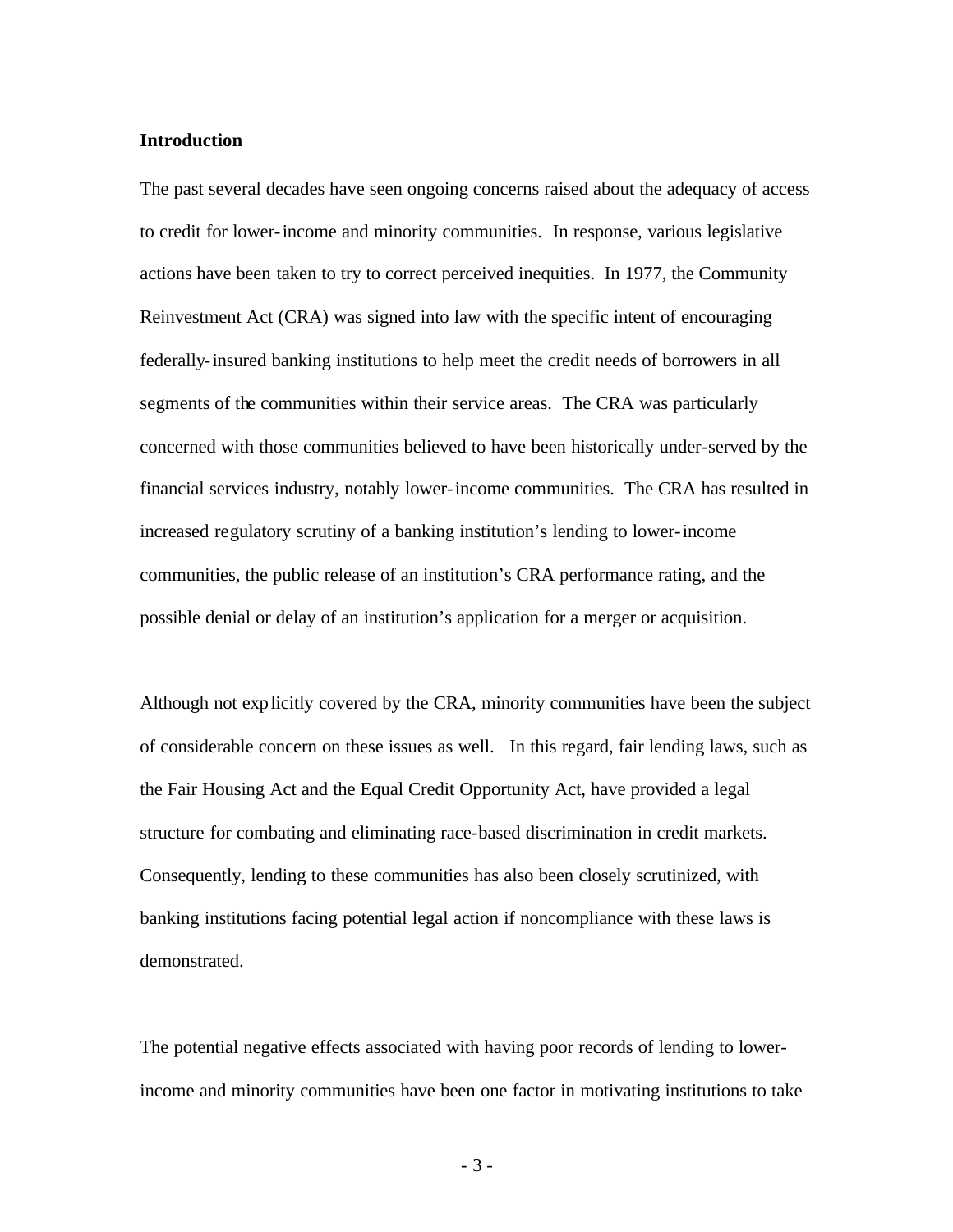affirmative steps to demonstrate or affirm their commitment to serving these communities. Also, community organizations have attempted to leverage these tools to increase the financial support from lending institutions for lower-income and minority communities. One intersection of these two efforts has been the increased prevalence of CRA agreements, which typically involve pledges to extend a certain volume of loans to targeted groups and communities. Since the early 1980's, community organizations and financial institutions have entered into over 300 CRA agreements, spanning nearly every state in the United States, and the dollar amount of CRA agreement pledges has increased dramatically over this period.

From an analytical perspective, there are at least two ways to assess the effects of CRA agreements. The first is to consider whether CRA agreements lead to changes in the lending behavior of institutions, either those that entered into agreements or those not involved in them. This is the general approach taken by Schwartz (1998b) and Bostic and Robinson (2000). Schwartz (1998b) finds that banks with CRA agreements increase the proportion of their lending activity in their service area that is directed at lowerincome and minority populations. Bostic and Robinson (2000) examine whether CRA agreements are associated with a redistribution of lending away from small, community lenders and find evidence to this effect.

The second approach, which is taken in the current research, is to consider the broader impact of CRA agreements by examining whether the presence of agreements is associated with changes in lending outcomes for the market as a whole. This research

- 4 -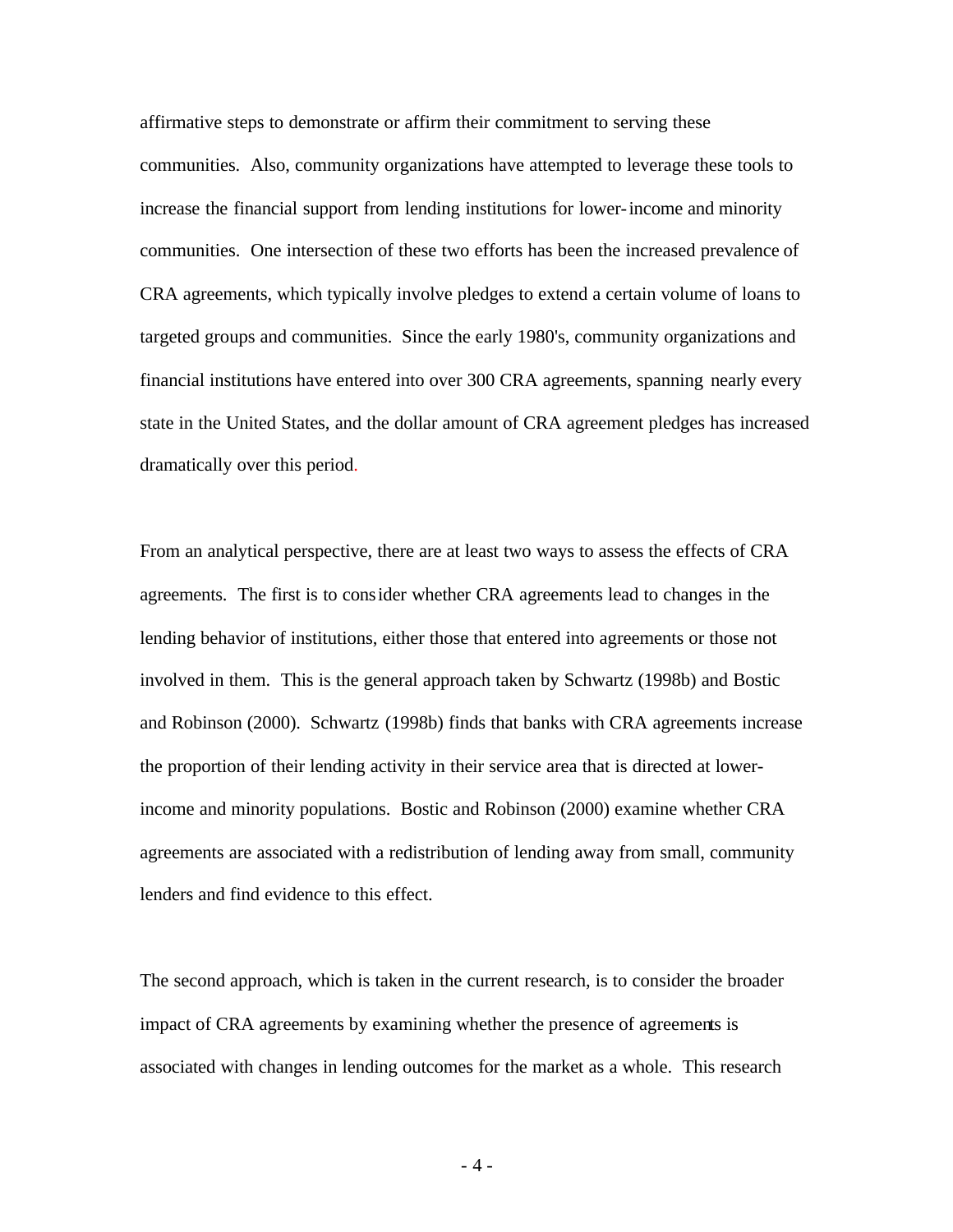asks whether CRA agreements, either through their presence, number, introduction, or expiration, are associated with changes in lending activity to lower-income and minority communities in the areas where they are initiated. This is a critical argument, as presumably an important goal of pursuing these arrangements is to increase the total amount of lending to the targeted groups. If CRA agreements simply result in a redistribution of targeted lending among lenders or loan types (for example, a substitution between conventional and government-backed loans) with no net increase, then their efficacy could be questioned.

We consider this broader issue using a county-level panel constructed from county data on CRA agreements, economic and demographic experiences, and total mortgage lending activity. Empirical tests show that the number of new CRA agreements introduced in the intervening years in 3-year time intervals is found to be associated with growth in conventional mortgage lending activity to lower-income and minority communities and individuals, and with growth in mortgage lending overall. The results are consistent with the view that the increases represent new lending, although the evidence also suggests these increases are relatively short-lived, having a duration of less than 2 years. No relationships are observed between CRA agreements and changes in government-backed lending. Overall, these results are consistent with the notion that lenders view CRA agreements as a form of insurance against potentially large and unknown costs of fair lending violations and poor CRA performance ratings. The results are also consistent with the view that the effectiveness of CRA agreements in increasing lending activity is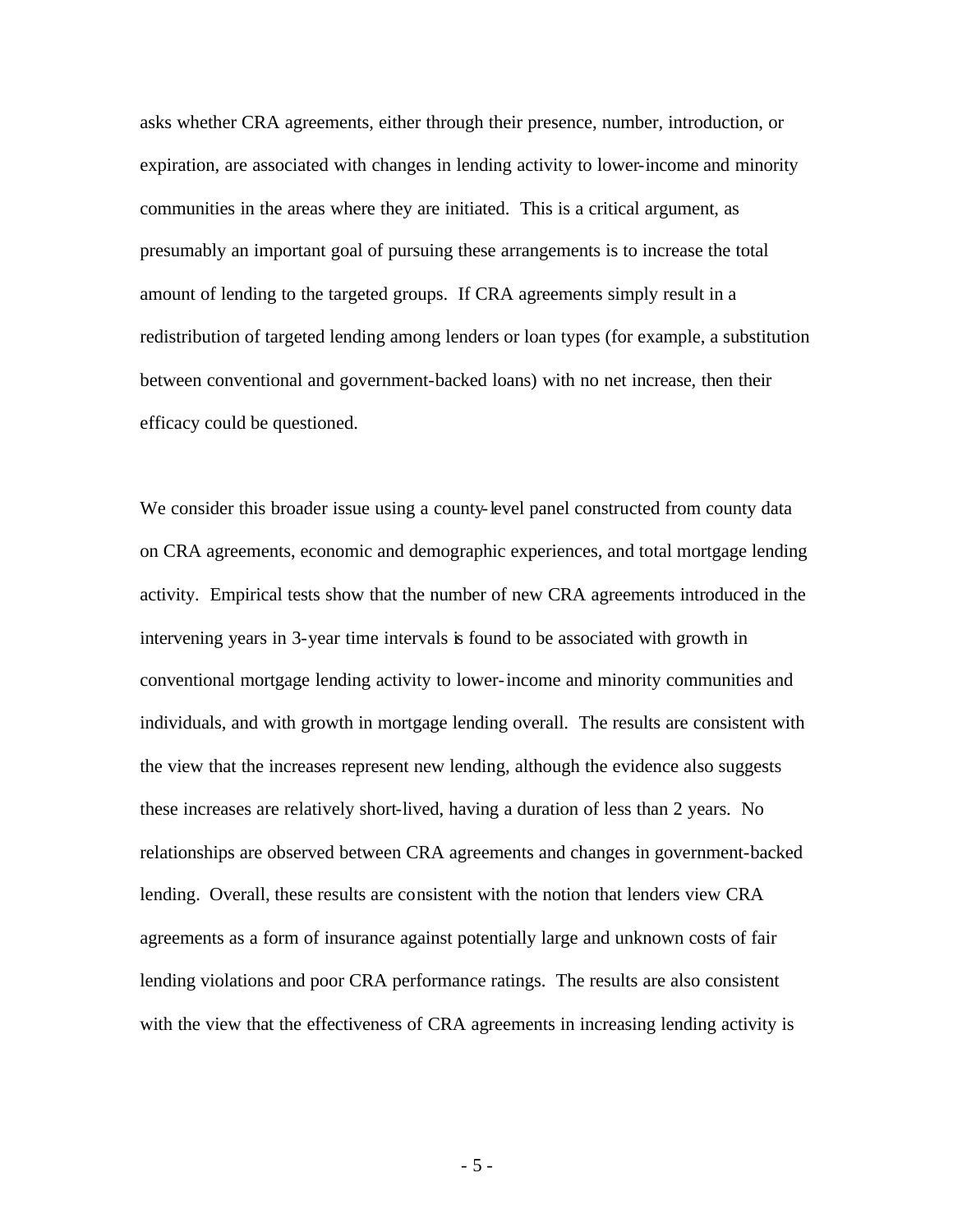ultimately determined by the persistence and sophistication of community groups in monitoring compliance with CRA agreements.

The next section discusses in more detail the CRA, the genesis of agreements, and reasons why one might expect CRA agreements to influence lending patterns. Following this is a discussion of the empirical approach used to address this issue. Results and a concluding section follow.

#### **Regulation, CRA Agreements, and Lending**

Several government regulations of banking activity focus on the availability of credit to lower-income and minority borrowers and neighborhoods. The Community Reinvestment Act of 1977 (CRA) was intended to encourage banks to help meet the credit needs of all populations in their service area. The primary goal of this regulation is to ensure that low- and moderate-income individuals have adequate access to financial products and services.<sup>1</sup> In addition, a number of fair lending laws, including the Equal Credit Opportunity Act (ECOA) and the Fair Housing Act, establish a regulatory framework for detecting and eliminating discrimination in housing and credit markets. The performance of banking institutions regarding these laws is assessed by federal regulators who periodically review the performance of federally-insured lenders with respect to compliance with fair lending laws and the record of these lenders in meeting CRA objectives. These examinations assess an institution's performance in serving its entire service area, including a review of mortgage and small business lending and bank branching patterns. If fair lending violations are found, banking institutions may face sanctions, including reimbursement for damages. Regarding the CRA, an examination

- 6 -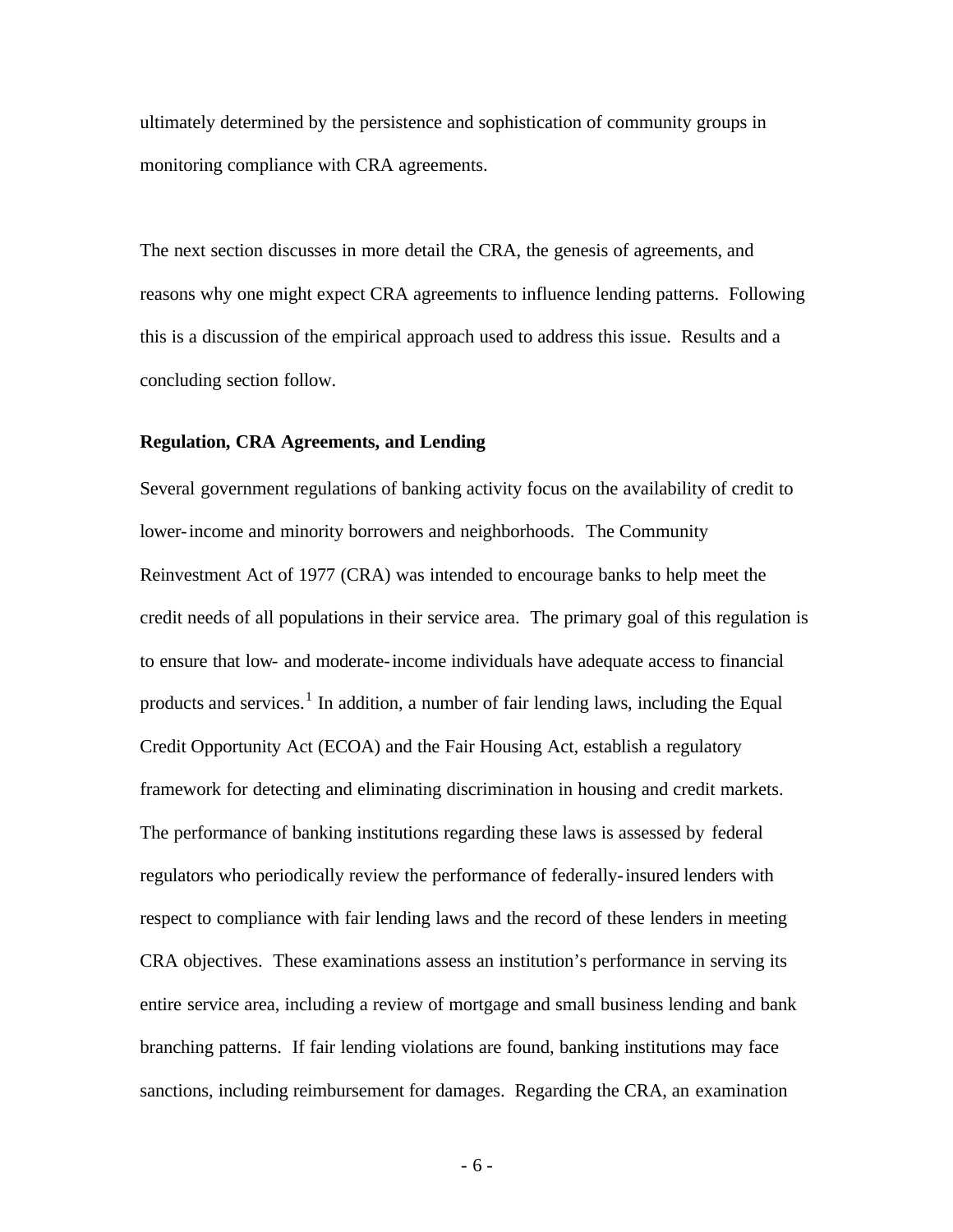results in a publicly-released CRA performance rating, which is a grade measuring the degree to which institutions have met CRA objectives. In addition, regulators use CRA ratings when reviewing applications for branch expansions and mergers.

Clearly, fair lending violations have adverse effects on banks. Poor CRA performance can also have negative effects for lenders as well. A bank that has a poor CRA rating is more likely to be targeted by the press and community groups for their lack of financial commitment to their service area. The potential for negative press and criticism by community-based organizations that can follow a poor CRA rating mayserve as an incentive for banking institutions to direct additional resources to targeted communities and individuals within their service area.

Furthermore, an institution that wishes to expand its banking presence may have its application for a merger or branch expansion denied or delayed because of a poor CRA rating. Regulators may need more time to scrutinize the application of a poorly performing institution and banks with poor CRA records may be more likely to face challenges from community groups on CRA grounds. These protests can lead to considerable negative publicity for the bank and may require the use of significant bank resources to address particular allegations. Given the pace of consolidation in recent years, the demonstration of a commitment to and compliance with the CRA and fair lending laws has become a more salient issue.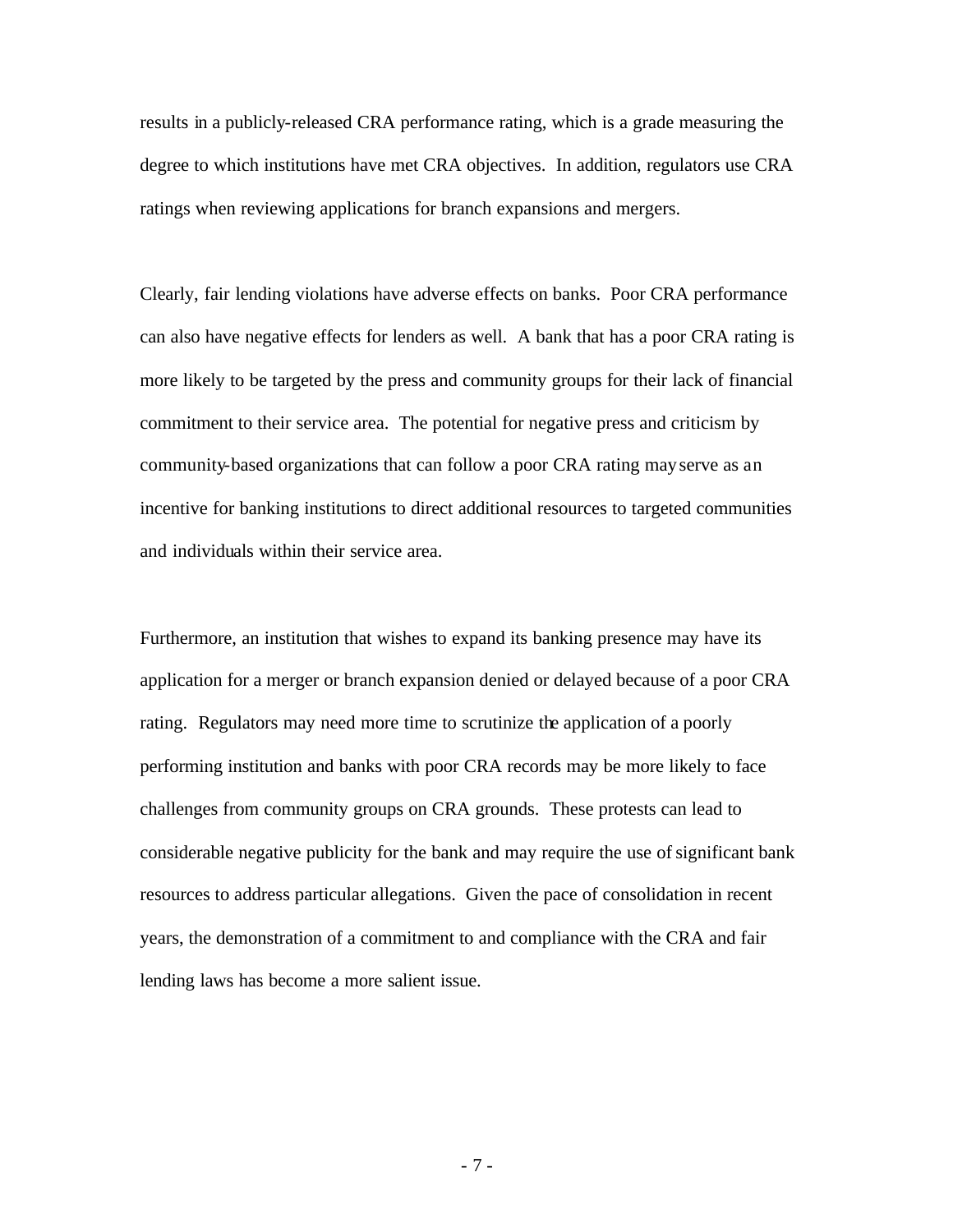An increasingly common means for lending institutions to demonstrate their commitment to and compliance with CRA and fair lending laws has been to enter into agreements with community groups and other entities to help ensure the flow of credit throughout their service area. Table 1 shows that the volume of loan pledges associated with these agreements, referred to as "CRA agreements" in this paper, have grown since the passage of the CRA. CRA agreements often include explicit lending level targets to lowerincome and minority neighborhoods and individuals, while some also include non-credit provisions, such as the establishment of bank branches and investment in communitybased projects. Pledges typically specify a target geographic area, such as a neighborhood, city, or county, and then a particular population within that geographic area, such as lower-income or minority communities or borrowers. More recently, lenders have begun to make voluntary lending pledges in which they commit to lend to targeted communities without explicitly signing an agreement with a specific community group or other organization. Schwartz (1998a) provides a thorough review of the elements of CRA agreements.

An important feature of CRA agreements is that, although inspired by incentives created by federal government regulation, they technically lie outside of the regulatory framework and therefore do not represent government policy. CRA agreements almost exclusively involve lending institutions and community-based organizations; governmental entities are not generally involved. $2$  In addition, federal regulatory agencies do not encourage institutions to enter into agreements or monitor lending activity associated with individual agreements. CRA agreements, thus, qualitatively differ from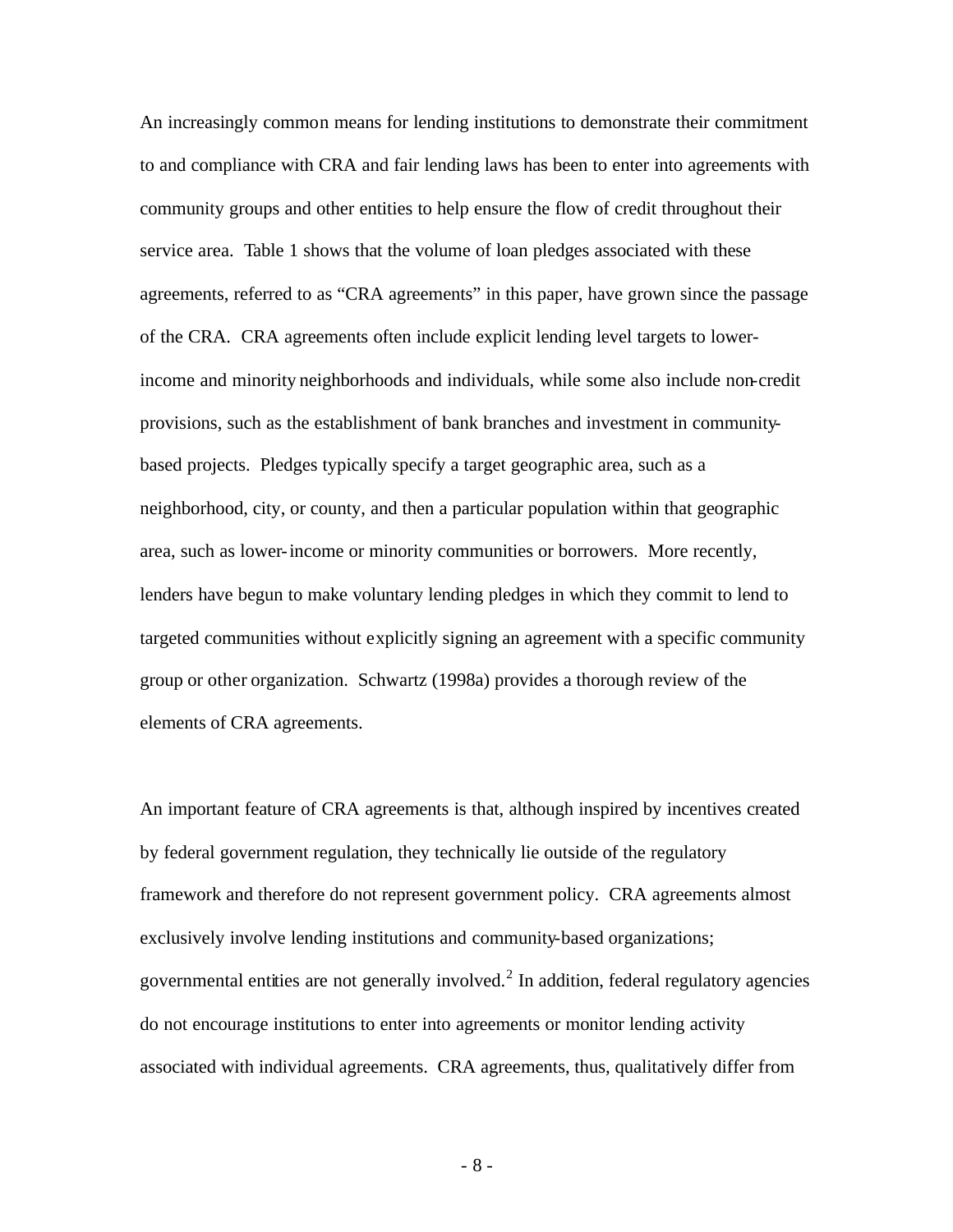government activities designed to increase lending to lower-income and minority populations. For example, the Department of Housing and Urban Development establishes annual affordable housing goals for Fannie Mae and Freddie Mac and then monitors their activities to determine the extent to which the goals are met. No comparable government monitoring mechanism exists to ensure compliance with CRA agreement pledges. The only monitoring of lending activity that typically takes place under CRA agreements is by the community groups that entered into the agreements with the lenders.

That said, CRA agreements can not be viewed as being completely unrelated to other government programs designed to increase the supply of mortgage credit to lowerincome and minority borrowers. For example, affordable housing goals have induced Fannie Mae and Freddie Mac to establish programs in which they purchase loans from lenders that would not be eligible for purchase on the secondary market using their typical underwriting standards. The ability of lenders to dispose of mortgages in this manner might increase the willingness of lenders to enter into agreements that involve loans with such non-standard characteristics.

Moreover, although they fall outside the formal regulatory framework, CRA agreements can complement government activities in this area. Often, the activities prescribed by CRA agreements can help institutions meet the objectives of government regulations designed to increase the flow of credit to lower-income and minority communities. For example, a loan originated to fulfill a CRA agreement pledge might also help a lender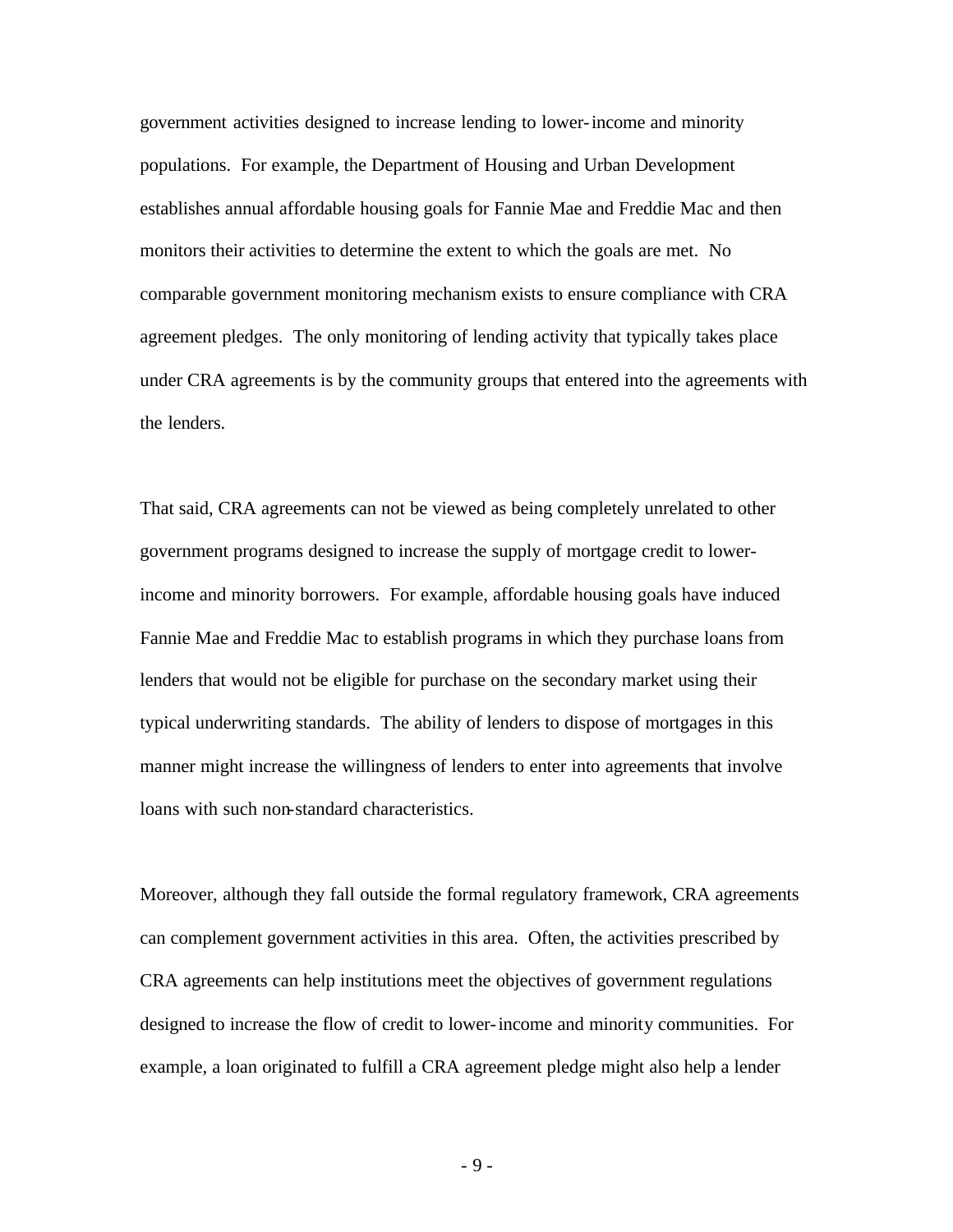meet its CRA regulatory obligations and, if sold, could help a GSE meet its affordable lending goals.

From the perspective of community-based organizations, the objective of most CRA agreements is to induce lenders to commit a certain, and presumably increased, level of an institution's resources to targeted areas within the bank's service area with the goal of increasing lending activity in the targeted neighborhoods. This paper assesses the degree to which this may be occurring by determining if CRA lending agreements are associated with changes in mortgage lending activity in targeted communities.

#### **The Influence of CRA Agreements on Lending – Theoretical Predictions**

In a perfectly competitive market with no informational externalities, all loans for which marginal revenue exceeds marginal cost will be extended in equilibrium. Defining creditworthiness as having a sufficiently low probability of default such that the loan's expected return remains positive (profitable) in expectation after accounting for the costs of loan origination, this is equivalent to saying that all creditworthy borrowers receive loans in a perfectly competitive equilibrium.

Theory suggests that, in such an environment, a CRA agreement will have no impact on the amount of lending in a market.<sup>3</sup> To see this, first recognize that the presence of a CRA agreement will not change the quantity of creditworthy borrowers. Thus, if the costs associated with loan origination have not changed, no additional loans will be extended in equilibrium. The only issue is how loans will be allocated among lenders. CRA agreements could lead to a redistribution of loan originations such that the lender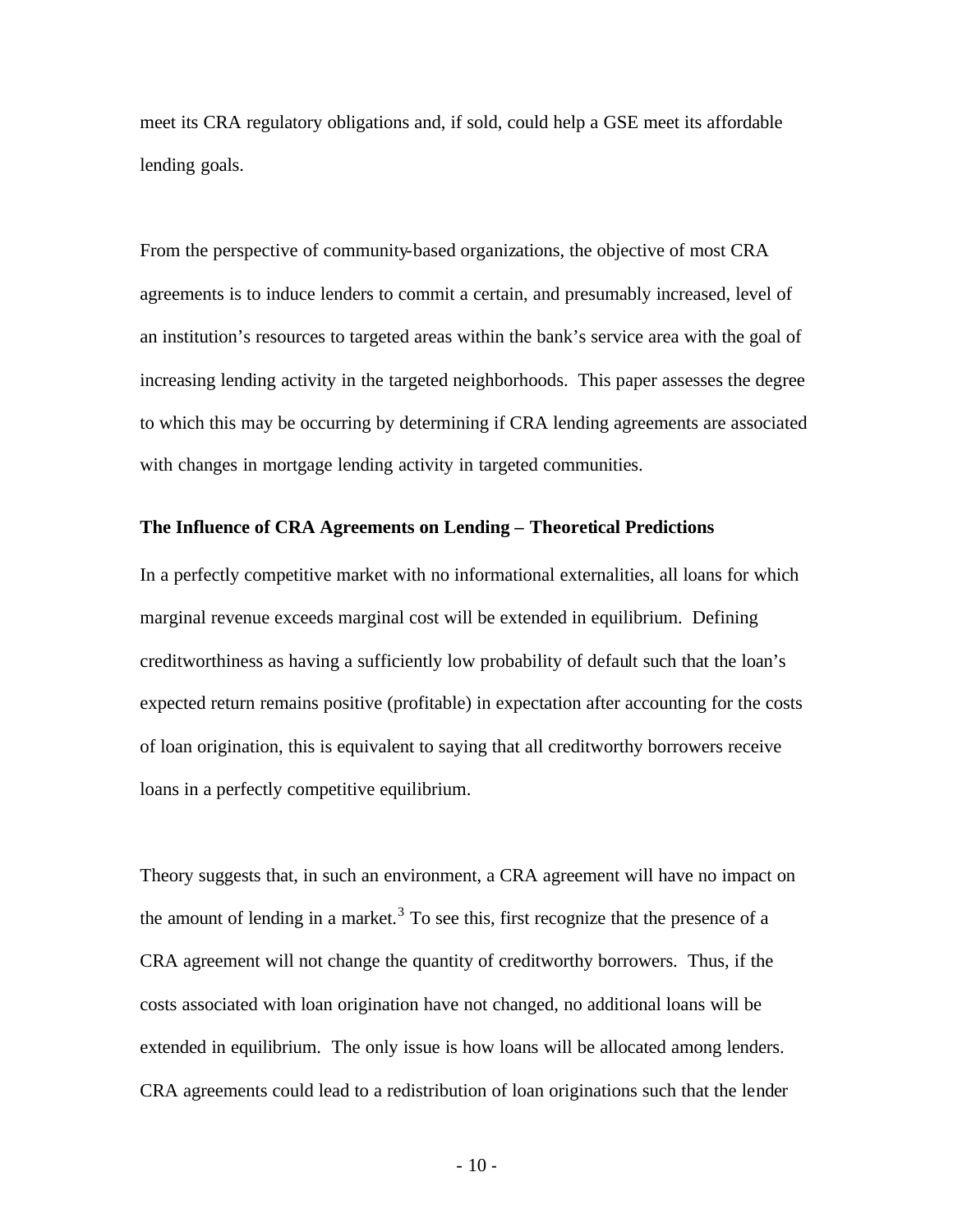involved in the agreement increases its lending at the expense of other market participants. This could occur if, for example, some borrowers select among lenders based on characteristics such as community involvement.<sup>4</sup>

On the other hand, a CRA agreement could increase the amount of lending in a market if informational externalities or other market failures exist. As shown in Stiglitz and Weiss (1981), Gruben, Neuberger, and Schmidt (1990), and Lang and Nakamura (1991), among others, market imperfections or failures can lead to credit-rationing, in which borrowers that would be deemed creditworthy in a perfectly-competitive, full-information environment do not receive credit. In one scenario, information imperfections in the market result in lenders being more uncertain about the true underlying risks associated with potential borrowers from certain populations. This increased uncertainty is incorporated into the lenders' underwriting decisions as increased variance in returns, which implies lower expected risk-adjusted returns from loans to those populations if the lender is risk averse. Lenders will therefore increase the underwriting threshold for these populations and ration credit. Rationing outcomes are also reached in the event that some lenders have market power or if market failures, discrimination, or other noninformational market imperfections exist, although the precise mechanism varies in each case.

CRA agreements can reduce the amount of credit rationing in lending markets if they serve to reduce informational or other market imperfections, market power, discrimination, or other market failures. Continuing with the imperfect information

- 11 -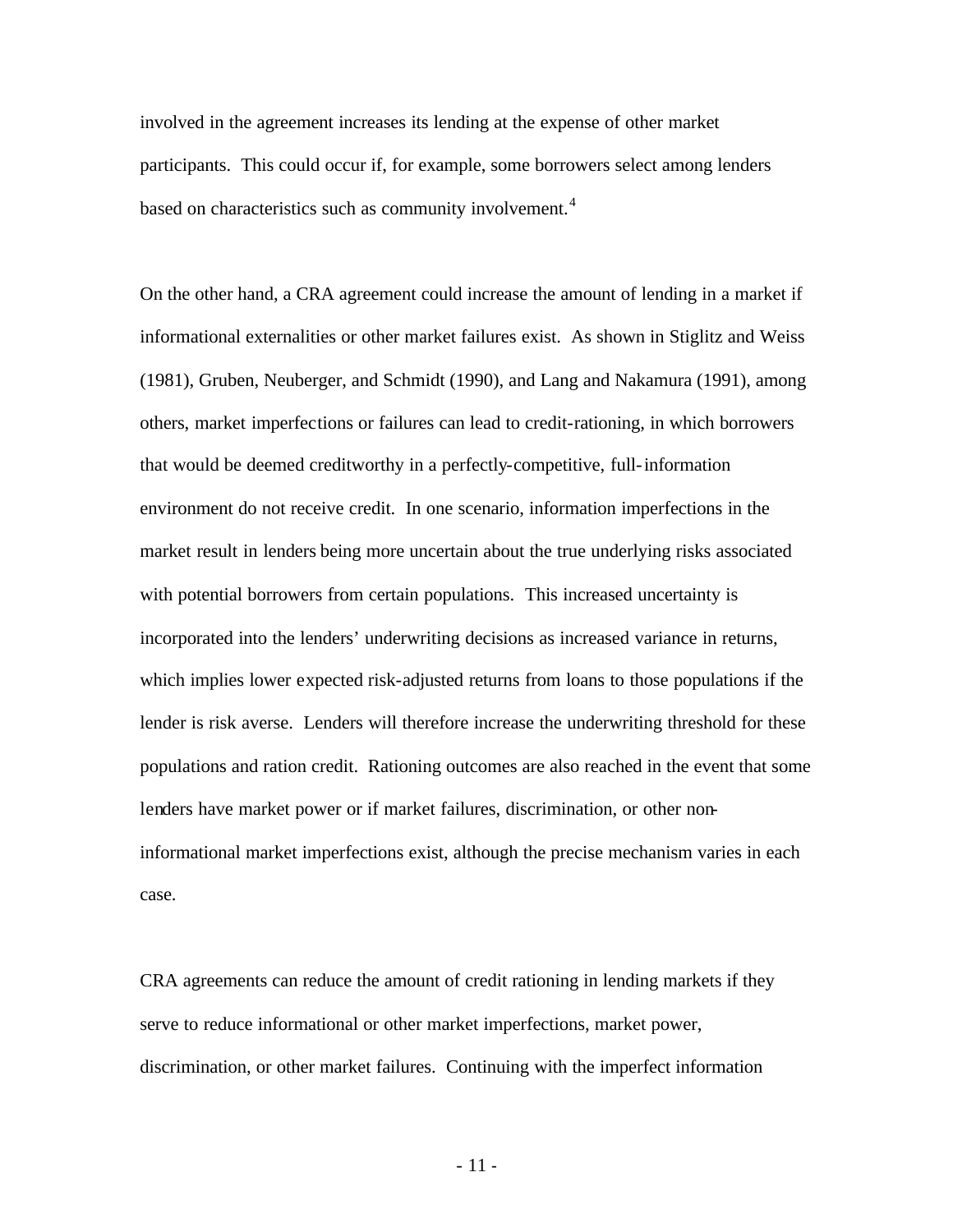example, the experience lenders gain as a result of the additional lending induced by CRA agreements could reduce the uncertainty regarding the risk that borrowers from particular groups represent. If so, the expected risk-adjusted returns from loans to these borrowers would be closer to the expected returns in a perfectly-competitive, fullinformation environment, with a net result of less rationing.<sup>5</sup>

Another information-based story is that CRA agreements could cause lenders to discover profitable lending prospects among borrowers previously believed to be uncreditworthy. This could occur if agreements induce participating lenders to develop new and innovative products that use alternative methods for assessing credit risk that identify creditworthy potential borrowers that were not viewed as creditworthy using more traditional assessment approaches. While discoveries of new markets could result in increased lending by agreement participants, competitive forces could lead to similar lending increases by other non-participating lenders and potential entrants as well.<sup>6</sup>

There is yet another mechanism by which CRA agreements might increase lending. One might view CRA agreements as a type of "insurance" against the potentially large but uncertain costs associated with CRA-related challenges. By this argument, lenders incur a known cost associated with meeting CRA agreements, which is presumably smaller in expected value and utility than the costs of CRA-related challenges, with the result of substantially reducing the probability of facing a challenge. The probability of facing a challenge is reduced in two ways. First, negative press and other difficulties associated with poor CRA ratings will be reduced by fulfilling pledges outlined by the CRA

- 12 -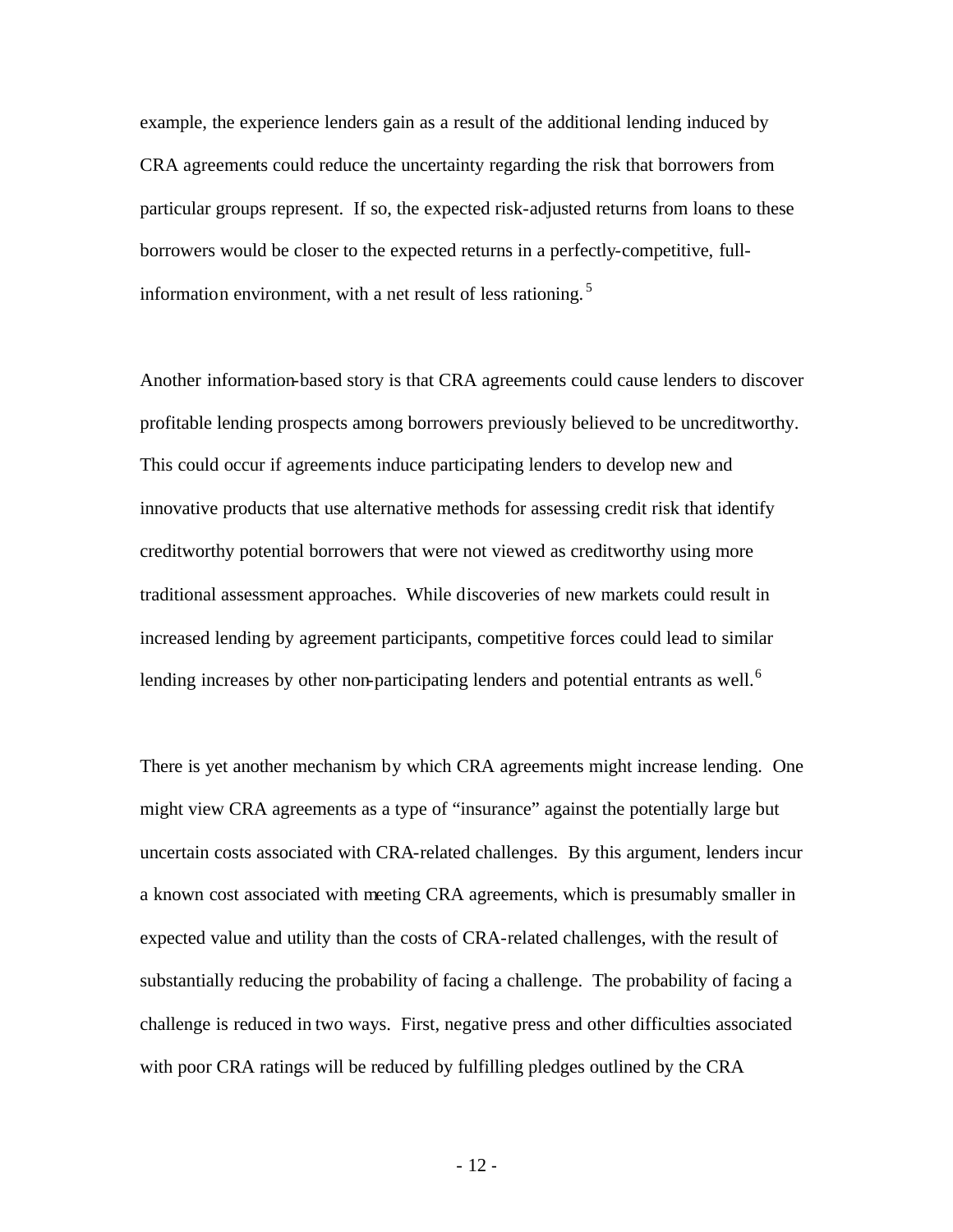agreement. Second, the likelihood that an institution will face a community-based challenge to its merger or other application on CRA grounds will be reduced because the institution will have already shown a willingness to accommodate and advance the relevant community interests.

If CRA agreements represent a form of "insurance," then one would expect lending institutions to enter them only in those instances when insurance was needed. There are at least two possibilities. If an institution was only concerned about challenges to merger or branching applications, one would expect only those institutions considering such actions in the near future to enter into agreements and that such agreements would expire shortly after the application was completed. In such a case, one would expect to observe increased lending during the life of the agreement, with an associated decline to preagreement lending levels after the agreement expired. On the other hand, if institutions were also concerned about difficulties associated with poor CRA performance ratings, then lending activity associated with agreements may remain relevant for longer periods. If so, then one would expect to observe agreements that did not expire or agreements that are periodically renewed on a routine basis.<sup>7</sup> In this case, one would expect to observe increased lending from the inception of the agreement moving forward.

#### **Testing for the Influence of CRA Agreements on Lending**

The empirical tests focus on mortgage lending because data are not generally available for other types of lending. To determine the relationship between CRA agreements and patterns of mortgage lending, we develop a panel-based model that examines how the growth in mortgage lending in a specific geographic area varies with the presence,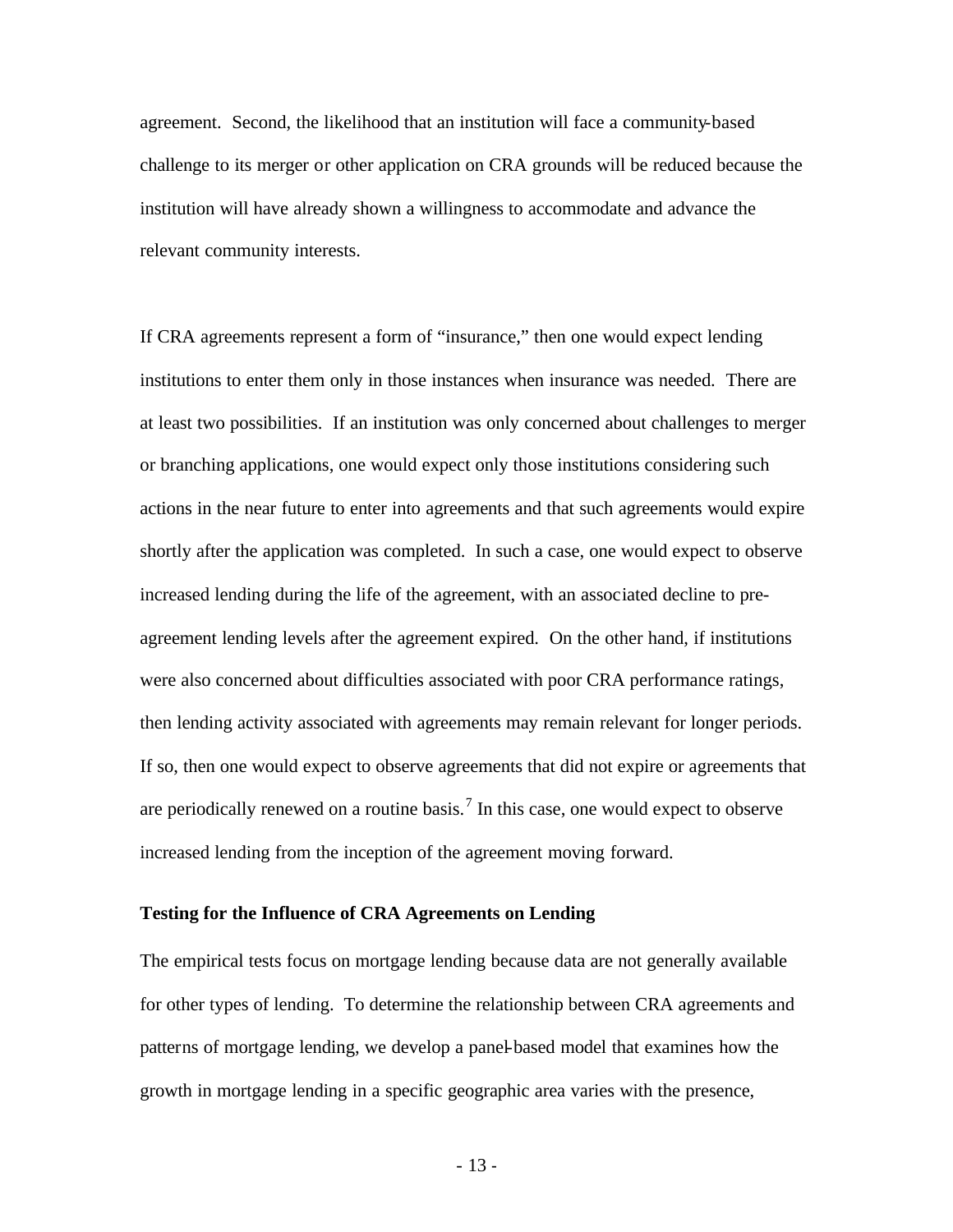number, introduction, and expiration of CRA agreements in that area. We use the county, as opposed to the metropolitan statistical area, as the relevant geographic demarcation for two reasons. First, federal CRA and fair lending examiners typically assess a lender's performance at the county level. Second, most of the CRA agreements in our data are targeted at communities that are significantly smaller than MSAs. For most agreements, the use of a large geographic area like an MSA is inappropriate and would bias the analysis against finding that CRA agreements affect mortgage lending activity. Many CRA agreements target geographies even smaller than a county. Unfortunately, longitudinal data of the form needed for this analysis is not typically available for geographies smaller than a county. In this respect, the county represents a balance of competing considerations.

#### *Sample Description and Data Sources*

The best available national data that can be used to assess the influence of CRA agreements on total mortgage lending in a given geography are the data collected pursuant to the Home Mortgage Disclosure Act (HMDA). Since 1990, provisions in the HMDA have required that most institutions with offices in metropolitan areas provide detailed information on every application for a home mortgage that they receive over a year. For the purposes of the current research, the relevant data items are application disposition (approved, denied, withdrawn), type of mortgage (conventional, governmentbacked), location of the property, and borrower race or ethnicity and income. With this information, it is possible to determine the volume of conventional and governmentbacked mortgage lending to minority populations, to lower-income populations, and overall by county.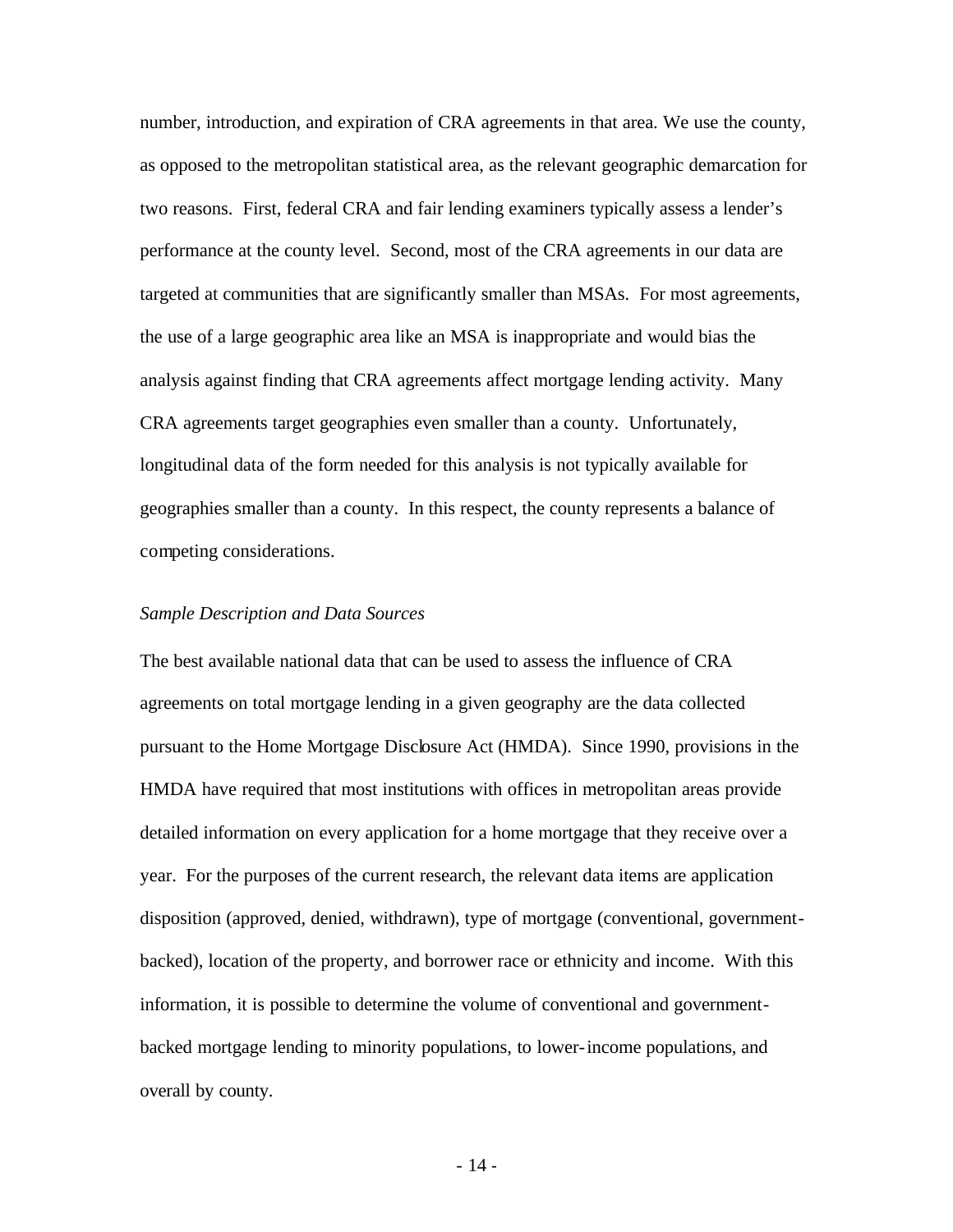Information on CRA agreements was gathered from the National Community Reinvestment Coalition (NCRC). NCRC is a trade association of more than 800 community groups and local public agencies that focuses on CRA-related issues. Each year, NCRC updates its list of all CRA agreements known to NCRC by surveying its membership and reviewing media accounts of CRA agreements.<sup>8</sup> Where possible, NCRC obtains hard copies of the agreements negotiated between its members and lending institutions. Information was collected from these hard copies specifying the types and amounts of lending pledges, the targeted group or community, whether non-lending technical assistance is being provided, the duration of the agreements, and the years the agreements are active. The agreements provided by NCRC were used to identify those counties where an active CRA agreement was in place. However, not all CRA agreements initiated by NCRC members are included in the analysis. Specifically, the sample of agreements was restricted to those agreements that included a pledge for mortgage credit that could be tracked to a targeted community.<sup>9</sup>

The mortgage lending and agreement data are supplemented with non-lending variables characterizing economic and demographic conditions within counties available from the Regional Economic Information Service (REIS) of the Bureau of the Census. These data provide population, employment, and income information at the county level.

With data from these three sources, we constructed a panel of counties. Counties were restricted to those located in metropolitan statistical areas (MSAs) and were required to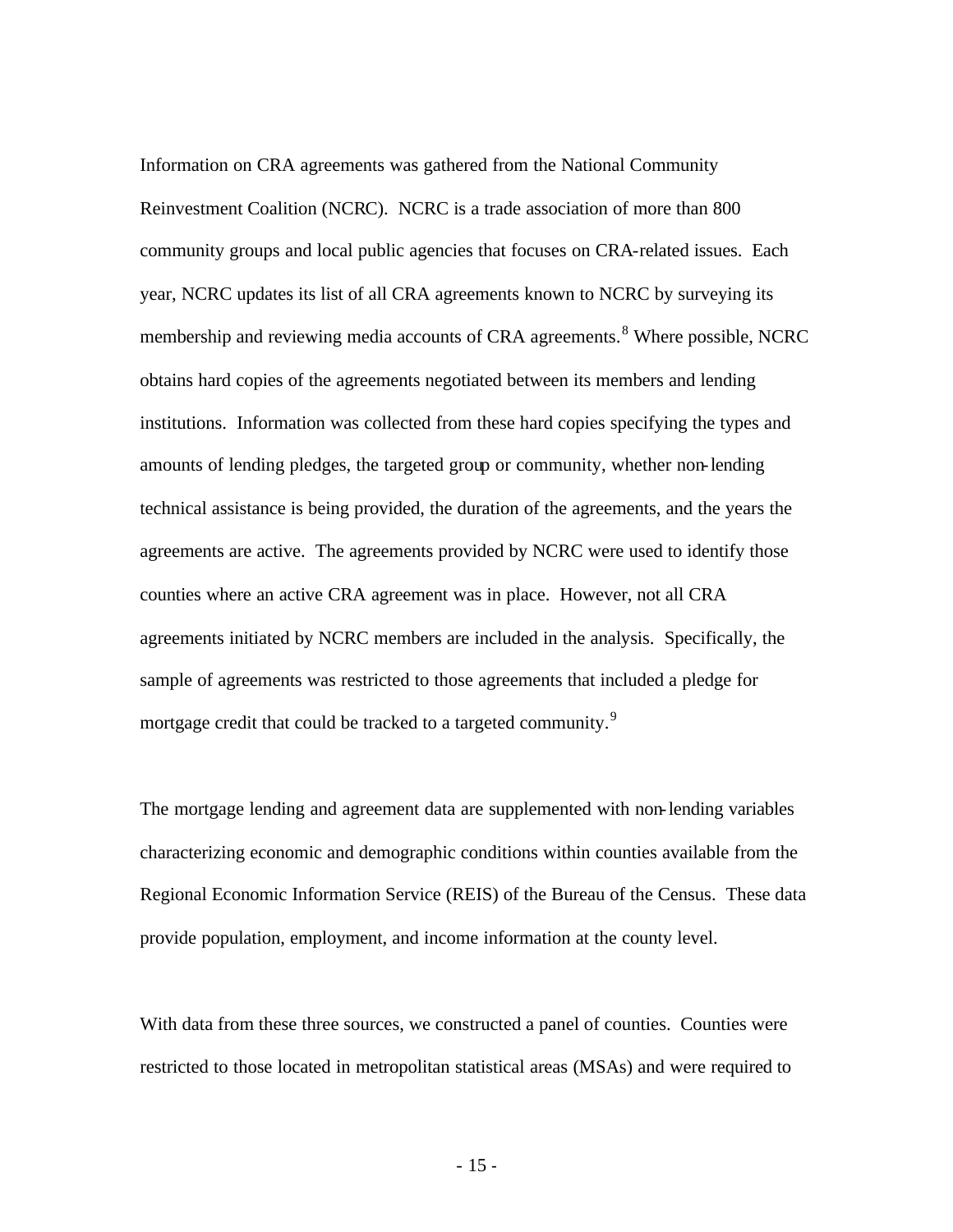appear in the HMDA data in every year from 1993 to 1999.<sup>10</sup> The analysis only considers lending after 1993, because the HMDA criteria for determining those institutions that were required to report on their mortgage applications changed in 1993. The changes were such that the population of reporters since 1993 is much broader than the population of reporters from 1990 to 1992.<sup>11</sup> The final sample includes 727 counties in metropolitan areas over 7 years. Table 3 provides a profile of our panel.

Table 4 uses the 1994 data to demonstrate the considerable diversity in county initial conditions and subsequent experiences in the data. Levels of lending, the presence of CRA agreements, population, income and earnings data show that the counties in the sample range from very large to very small and from relatively affluent to less so. This diversity in condition and experience, which is present in all years of the panel, is important for the empirical tests, as they provide the opportunity to distinguish among competing explanations for observed changes in lending. In addition, the data in tables 3 and 4 are consistent with other research that has found that CRA and minority lending increased relative to other types of lending during the  $1990s$ .<sup>12</sup> This suggests that the county restriction has not resulted in a sample that is qualitatively different from the general population.

The data show that counties with agreements were quite different from those without agreements. Table 5 compares counties according to whe ther they had an active CRA agreement, using 1994 as an example. Counties with agreements tended to be larger and more affluent than those without agreements. In addition, counties with agreements grew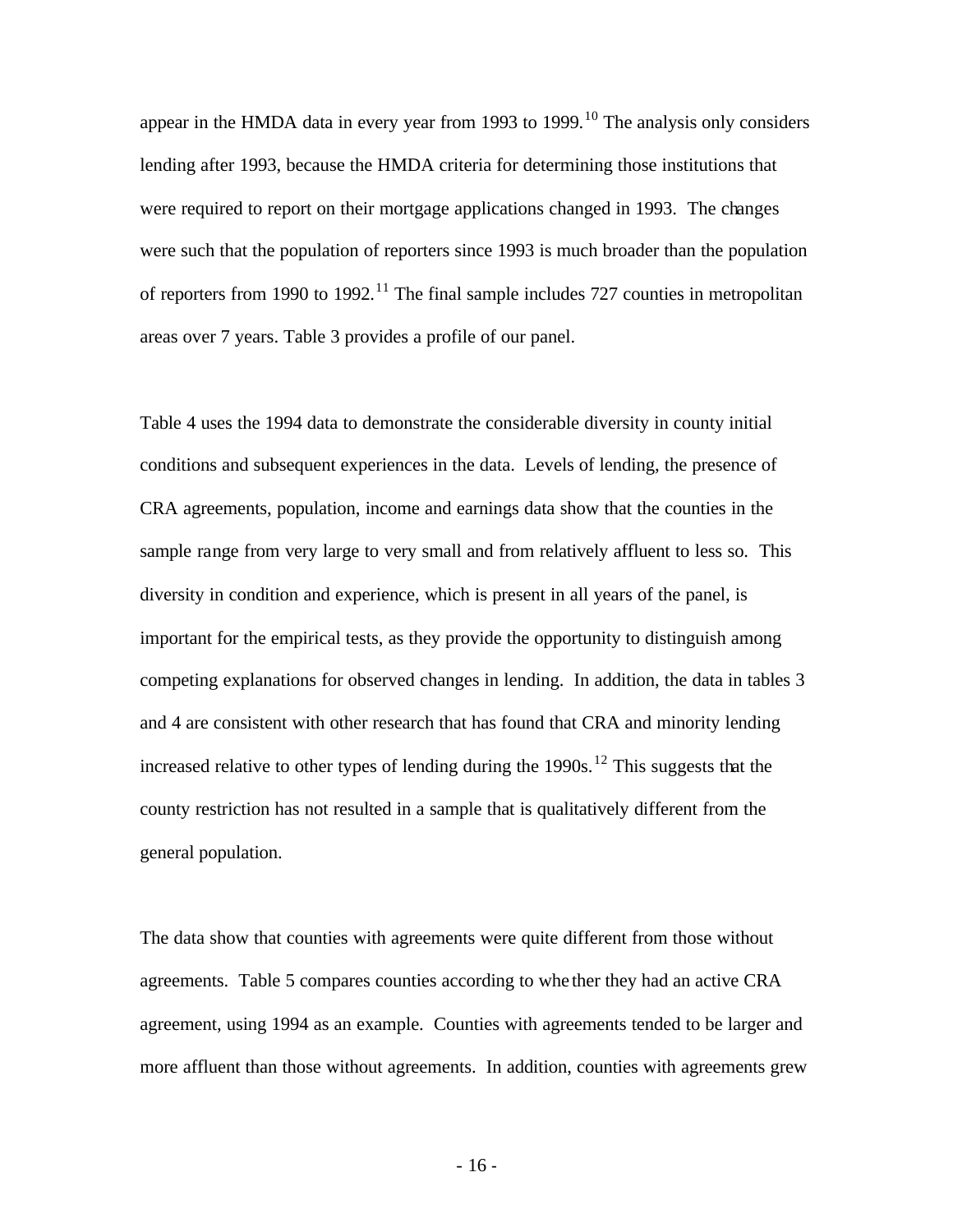slightly faster on average over the ensuing 3 years in terms of population, employment, income, and earnings than counties without agreements. In spite of this faster growth, counties with agreements had relatively small growth in conventional mortgage lending, with the average growth rates in lending in counties with agreements only a fraction of the average lending growth rates in counties without agreements. No significant differences across counties were observed in the growth of government-backed mortgage lending.

These relationships suggest that CRA agreements are unlikely to be associated with lending growth. For conventional mortgage lending, if they suggest anything, the implication is that CRA agreements might be associated with relative declines in lending. However, table 5 only provides a univariate analysis of the data, which can be misleading if there are important correlations among county characteristics. The next section develops a multivariate model that can be used to account for these correlations.

#### *A Multivariate Model*

The multivariate empirical model used in this study relates the 3-year growth in mortgage lending in a county to county characteristics, the presence of CRA agreements, and changes in these factors. Using our panel of counties, we estimate a standard fixedeffects model with a time trend,

 $i \cdot \cdot t \cdot t$ ,  $i, t$ *t*  $i, t$  *i*  $i$  *i*  $i$  *z i*  $i$  *i it t*  $i, t \rightarrow 1$ CIVI $i, t \rightarrow 2$ ; CIVI $i, t$ *t y<sup>i</sup> <sup>t</sup> CRA CRA CNTY CNTY* , 3  $1$   $CIVII$   $_{i,t}$   $\cdot$   $_{i}$   $_{2}$   $\cdot$   $CIVII$   $_{i}$ 3  $_{i,t}$  ;  $_{1}$  ,  $_{1}$  ,  $_{i,t}$  ;  $_{2}$  ;  $_{2}$  ,  $_{1}$   $_{2}$ 3  $(1)$  ?  $y_{i,t}^{t?3}$  ? ?  $?$   $?$   $?$   $?$   $CRA$   $_{i,t}$  ? ?  $?$   $CNA$   $_{i,t}^{t?3}$  ?  $?$   $?$   $CNTY_{i,t}^{t?3}$  ? ?  $?$   $?$   $?$   $?$   $?$   $?$ where  $?y_{i,t}^{t?3}$  $?y''_{i}$  $y_{i,t}^{t/3}$  is the percentage change in the number of loans originated in county i over period t to t+3, *CRAi,t* is a vector of variables characterizing the CRA agreements in the

- 17 -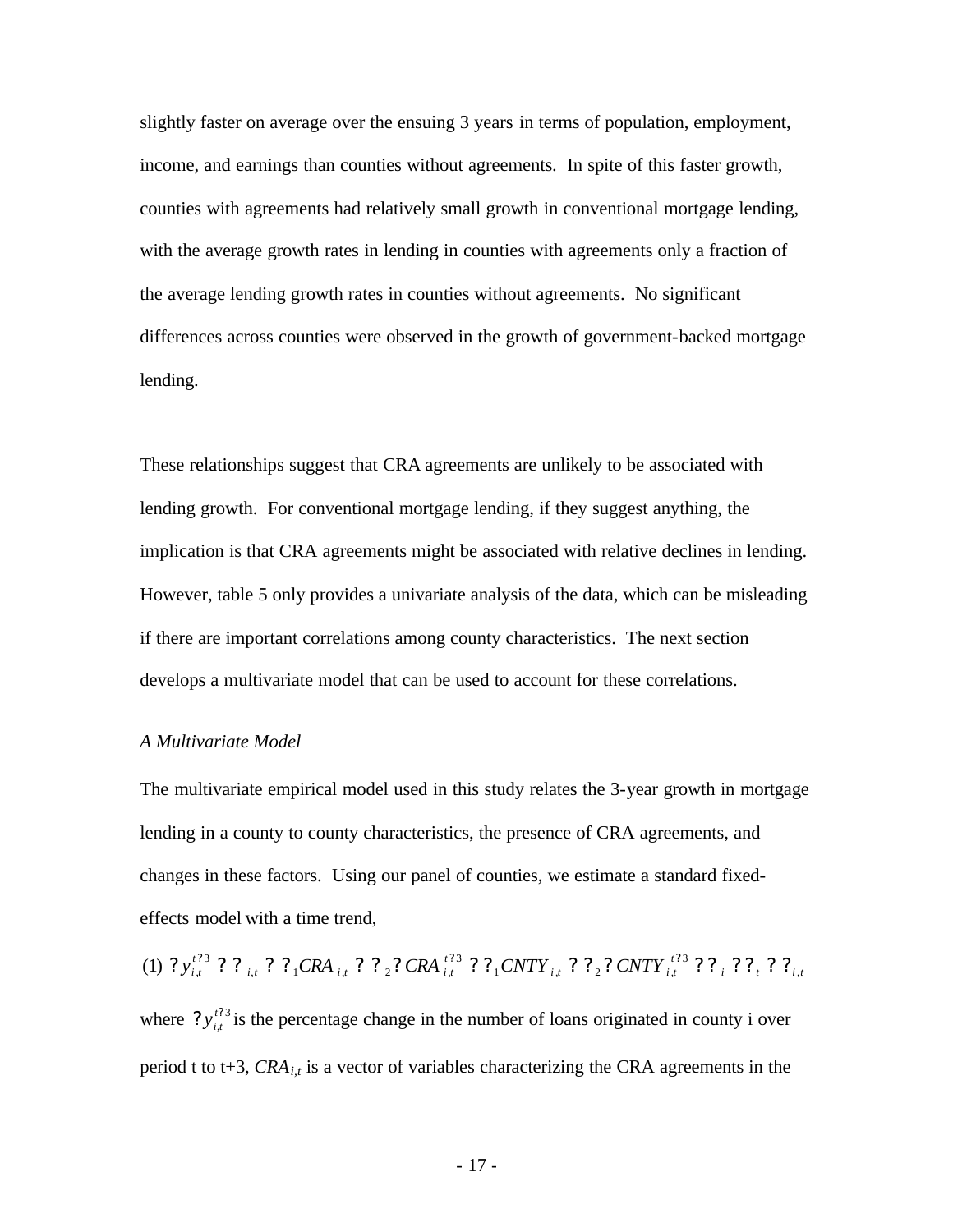county at time t, ?  $CRA_{it}^{t?3}$ , ?  $CRA_{i,t}^{t}$  is a vector of variables describing the changes in the number of CRA agreements in the county between t and t+3, *CNTYi,t* is a vector of county characteristics at time t, ?  $CNTY_{i,t}^{t?3}$ ?  $CNTY_{i,t}^{t^2}$  is a vector of variables indicating the changes in the county characteristics from t to t+3,  $\hat{P}_i$  is the vector of county-level fixed effects, and  $\hat{P}_t$  is a vector of year dummy variables. This model assumes that the within-county residuals are independently and identically distributed.

#### Dependent Variables

The dependent variable,  $?y_{i,t}^{t?3}$  $?y''_{i}$  $y_{i,t}^{t/3}$ , is the percentage change in the number of mortgage loans originated over a 3-year interval, calculated as  $\frac{y_{i,t}y_{i,t}}{y_{i,t}}$ *i t i t y y y* ,  $\frac{(y_{i,t/3}; y_{i,t})}{y}$ . So while the baseline data include 727 counties over 7 years, the data used in the multivariate estimation include only 4 years worth of information for each county. A three-year interval was chosen because it was believed that any effects that CRA agreements might have on lending would be unlikely to be fully realized over shorter time intervals. Indeed, the hypothesized mechanisms by which agreements reduce market imperfections and failures are likely to require some time to have a market impact.

Because CRA agreements usually focus on those communities believed to have been underserved historically, typically lower-income and minority communities, the analysis focuses on three categories of mortgage lending: all lending, lending to lower-income borrowers and neighborhoods (CRA lending), and lending to minority borrowers and neighborhoods (minority lending). Overall lending is considered to establish whether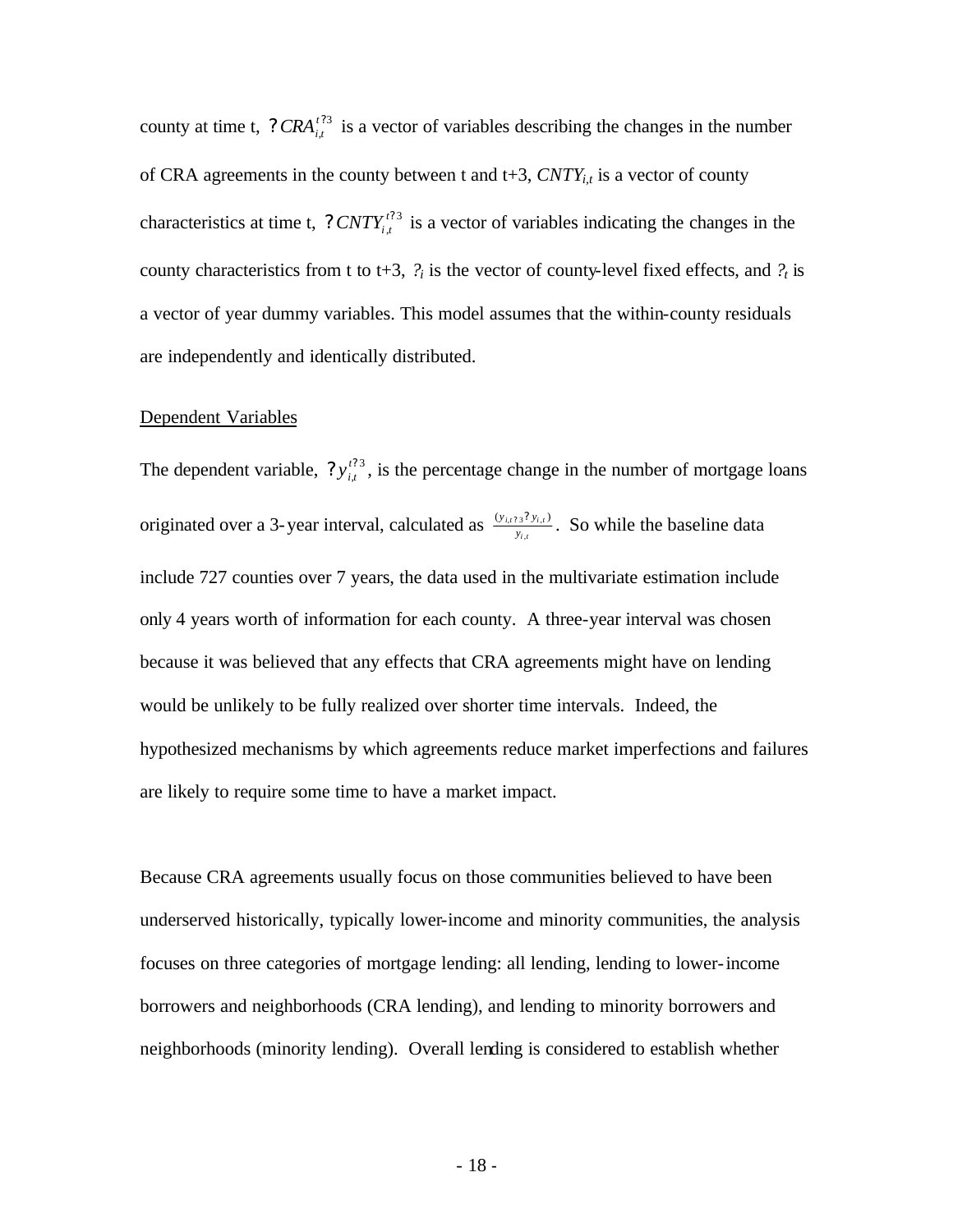observed effects on CRA and minority lending represent new lending or a substitute away from lending to other groups.

The majority of CRA agreements focus on conventional mortgage lending. Therefore, equation (1) is estimated separately for the three categories of conventional lending (total, CRA, and minority). Government-backed lending, lending insured by the Federal Housing Administration (FHA), Veterans Administration (VA), or the Rural Housing Administration (RHA), is also of interest for this research because CRA agreements target populations that disproportionately obtain government-backed loans. Given this, conventional lending resulting from CRA agreement activity could substitute for government-backed lending. We therefore also estimate equation (1) for the three categories of government-backed lending. Because of our focus on metropolitan areas, the government-backed lending in the current analysis is primarily FHA- and VA-backed.

### Explanatory Variables

The variables in CNTY represent the initial economic conditions within the county, which can influence growth rates in mortgage lending. <sup>13</sup> These include county population (POP), employment (TOTEMP), income (TOTINC), total earnings (TOTERN), earnings per employee (PJEARN), and per capita income (PCINC). The initial level (number of loans) of each type of lending (LENDT) is also included as an independent variable in the relevant regression to control for differences in the scale of lending across counties in the sample.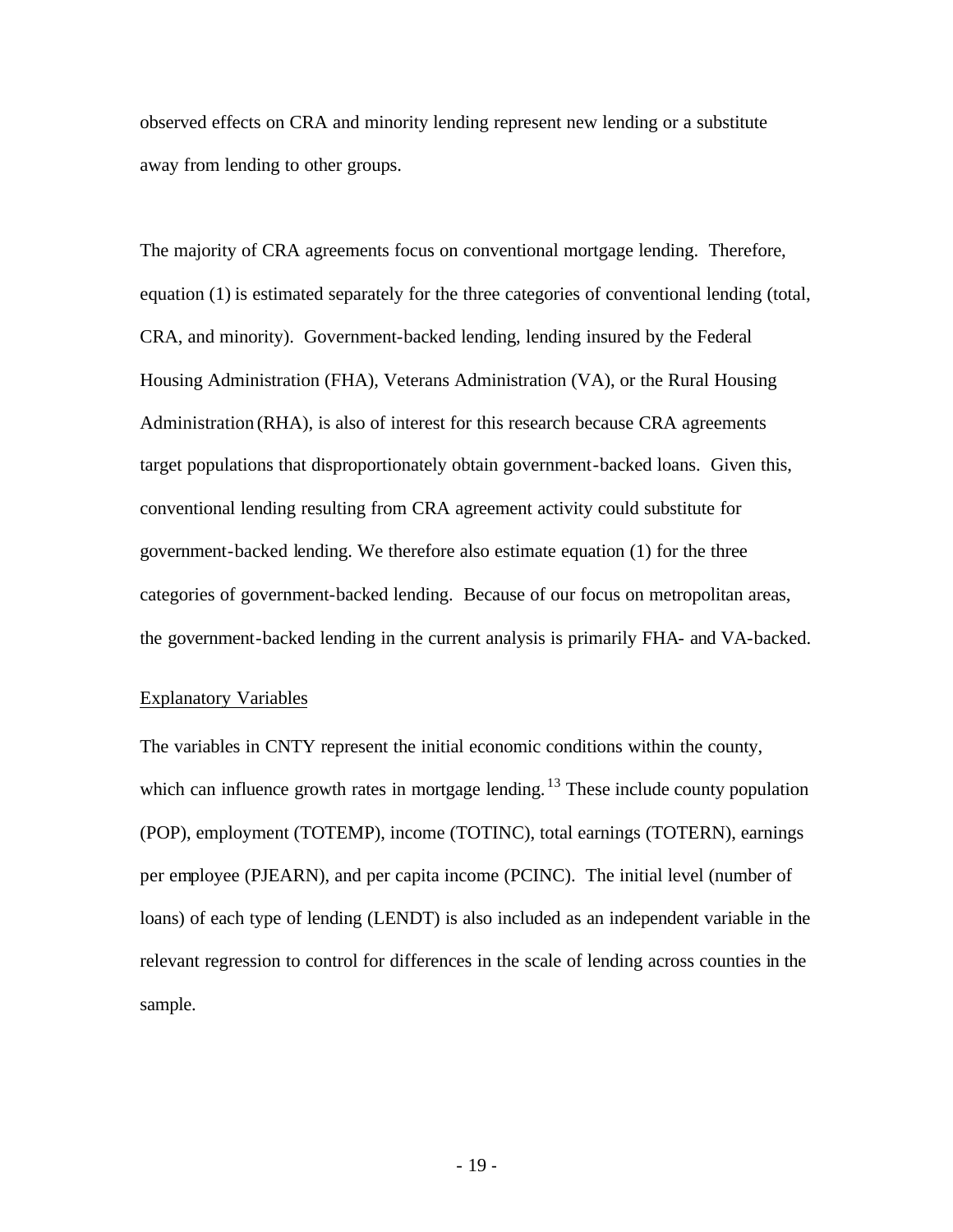The model also includes a number of variables to account for changes in lending activity that may arise due to changes in county characteristics (the ?CNTY vector). Changes in lending are modeled to also be a function of changes in county population (DPOP3), total earnings in the county by place of work (? TARN3), total employment in the county (DEMP3), earnings per job in the county (DPJEARN3), and per capita income in the county (DPCINC3). A reasonable assumption is that lending will grow faster in those counties with the largest growth in population, employment, and income. The use of independent variables that track changes over the same period as the dependent variables introduces the possibility of simultaneity bias in the estimates. However, in the current context, we view it as implausible that the growth in mortgage lending activity would *precede* population, employment, or income growth. It is much more likely that population or economic growth spurs growth in the demand for homes, which in turn leads to an increase in mortgage lending.<sup>14</sup>

As this is a panel, we further include county-level fixed effects. These allow us to account for any county-specific effects not captured by the other county-level variables in the specification.  $15$  Similarly, we include year dummy variables to account for systematic differences in lending levels and growth across the years of our sample.

The key independent variables involve CRA agreements. PRES0 is a binary variable that equals one if the county had an active CRA lending agreement in place in the initial year and zero otherwise. A CRA agreement was considered to be active in a given year if it was in effect for more than half the year.<sup>16</sup> The sign on the coefficient for PRES0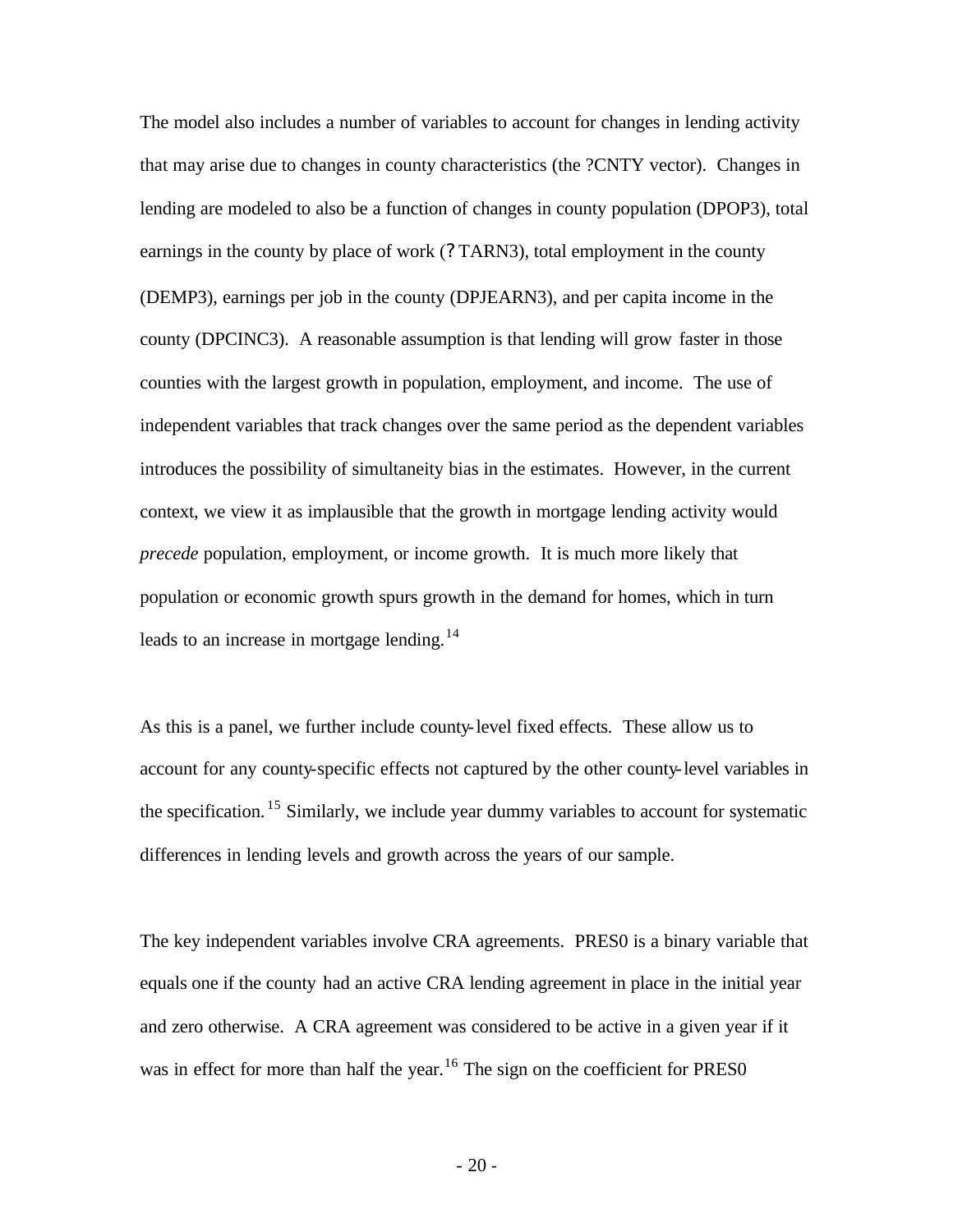indicates whether the initial presence of an active agreement is associated with subsequent changes in lending. For example, a negative coefficient would indicate that growth in lending is less in counties that initially had at least one active CRA agreement.

AGR0 indicates the number of CRA agreements that were active in a county in the initial year. This variable focuses on whether any observed effects of CRA agreements vary with the number of agreements that are active. For example, a positive sign for the coefficient on AGR0 would indicate that lending growth is increasing in the initial number of agreements that are active in the county. Another variable used to measure the scale of CRA agreement activity during the period is the volume of dollar pledges associated with CRA agreements.

While PRES0 and AGR0 describe CRA agreement activity in the initial year, the third set of key independent variables indicate the number of agreements that became active during each of the intervening years of the 3-year interval. We construct three variables—NEWYR1, NEWYR2 and NEWYR3—that indicate the number of new CRA agreements that became active in the first, second, and third years of the 3-year interval, respectively. The sign of the coefficients on these variables shows how the number of new active CRA agreements in a county is associated with changes in lending activity in that county during the entire 3-year interval.

The last CRA agreement variables of interest are YROFF0, YROFF1 and YROFF2. These variables represent the number of active CRA agreements that expire in the initial,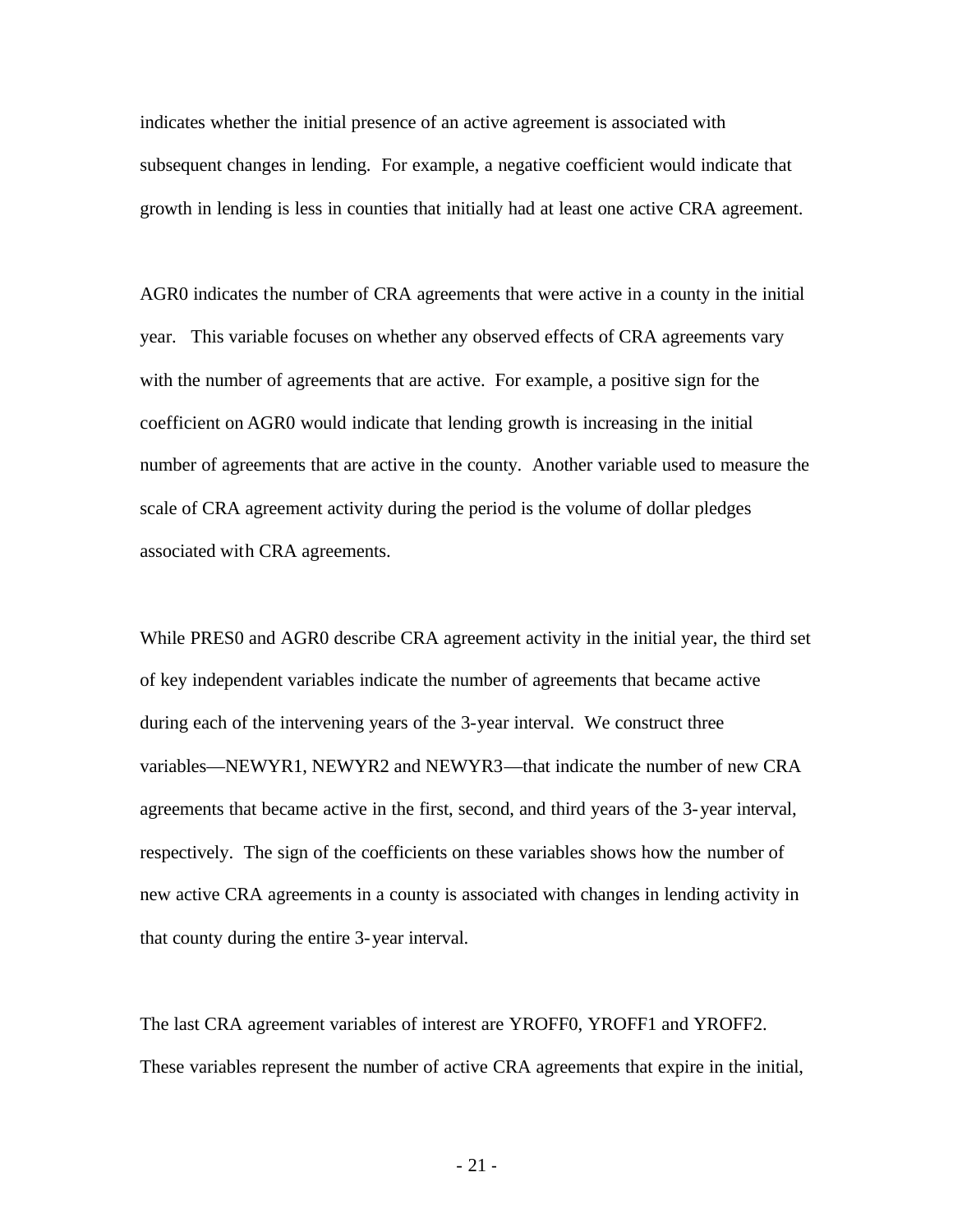first, and second years of the sample, respectively. These variables explore the impact on changes in lending activity associated with the expiration of CRA agreements in a county and can help shed light on the "insurance hypothesis" introduced above. All variables are listed in table 2.

#### Treatment of other targeted lending programs

An additional issue involves the treatment of other programs designed to increase targeted lending. We noted earlier that the presence of such programs might influence lender willingness to enter into CRA agreements and thus might be important when considering the impact of CRA agreements. Ideally, our specification would account for these factors. However, the majority of these programs are national in nature and applied identically across all of the counties in our sample (and across the entire country). This feature makes the empirical identification of their marginal effects on lending and, importantly, the differences in these effects across counties virtually impossible, and so we do not include measures such as Fannie Mae and Freddie Mac activity in our specification.

#### **Results**

### *Conventional Mortgage Lending*

Table 6 shows the regression estimates of equation (1) for each of the three conventional mortgage lending categories. For each regression, the coefficients on the CRA agreement variables show if the presence, number, introduction, or expiration of CRA agreements in a county is associated with subsequent changes in lending in that county.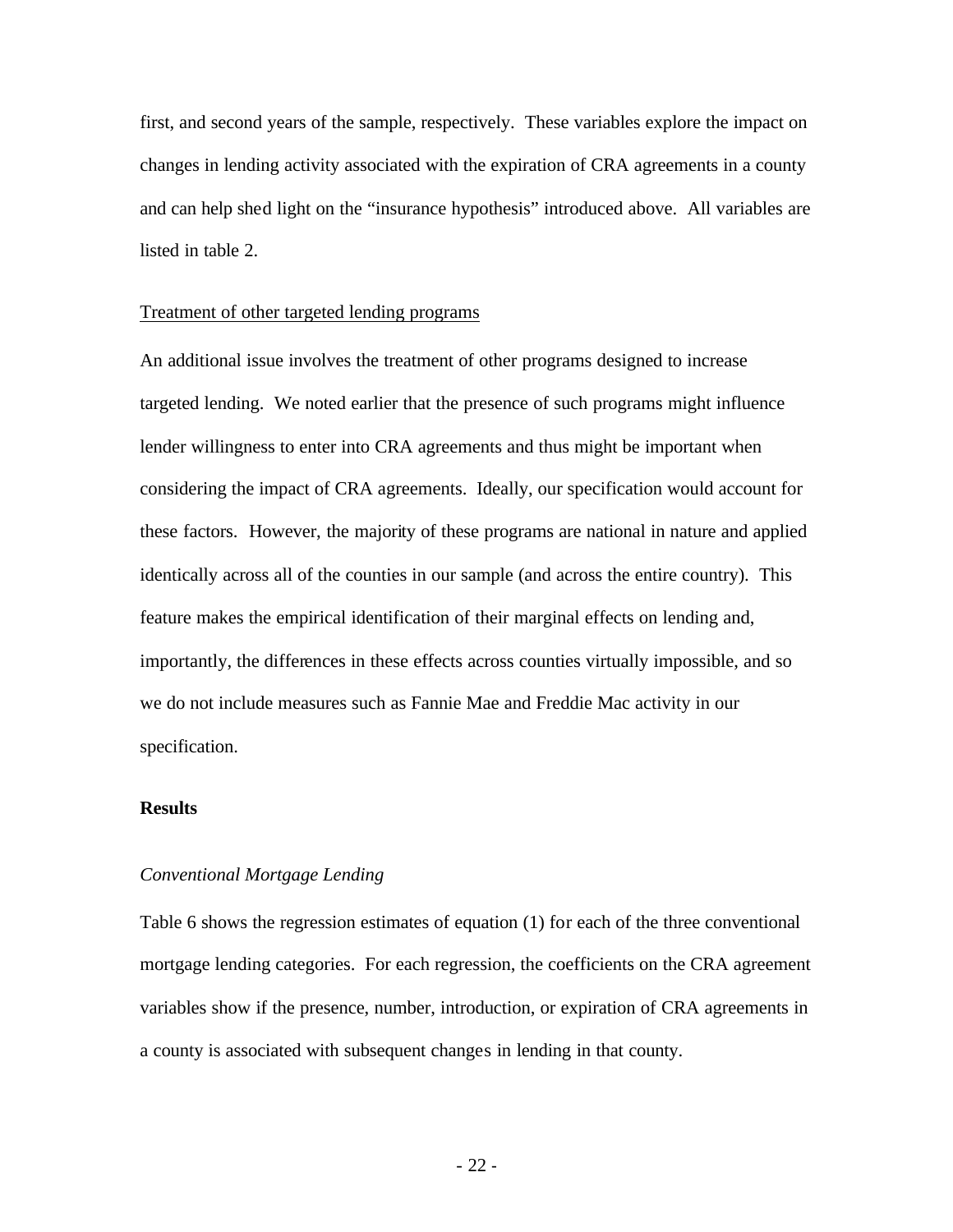The estimates show that it is primarily through the introduction of new agreements in a county, and not through the presence, number, or expiration of agreements, that CRA agreements affect conventional mortgage lending patterns. New agreements initiated in the second and third years of a 3-year interval were significantly associated with increases in total, CRA, and minority conventional lending in a county. Although the coefficient estimates indicate larger effects for minority lending, because minority lending had the largest increases generally, the effects are proportionally the same for each type of lending. A CRA agreement initiated in the second year of a 3-year interval is associated with an increase in the growth rate of conventional mortgage lending of roughly 20 percent. A new agreement initiated in the final year of a 3-year interval is associated with about 14 percent higher growth in lending. Further, the positive relationship observed for total conventional lending suggests that the additional lending represents some new lending and not simply a substitution of targeted lending in lieu of lending to other groups.

Other CRA agreement variables were generally not significantly associated with growth in lending. The lone exception is YROFF3, which was positively associated with growth in total conventional mortgage lending. This runs counter to the expectation that the expiration of an agreement would result in a return to lower pre-agreement levels of lending, which suggests a negative relationship. Perhaps this reflects a substitution effect between targeted and more general lending. Upon the expiration of an agreement, lenders might redirect resources previously focused on meeting agreement pledges toward extending non-targeted conventional mortgages. If true, one might have expected

- 23 -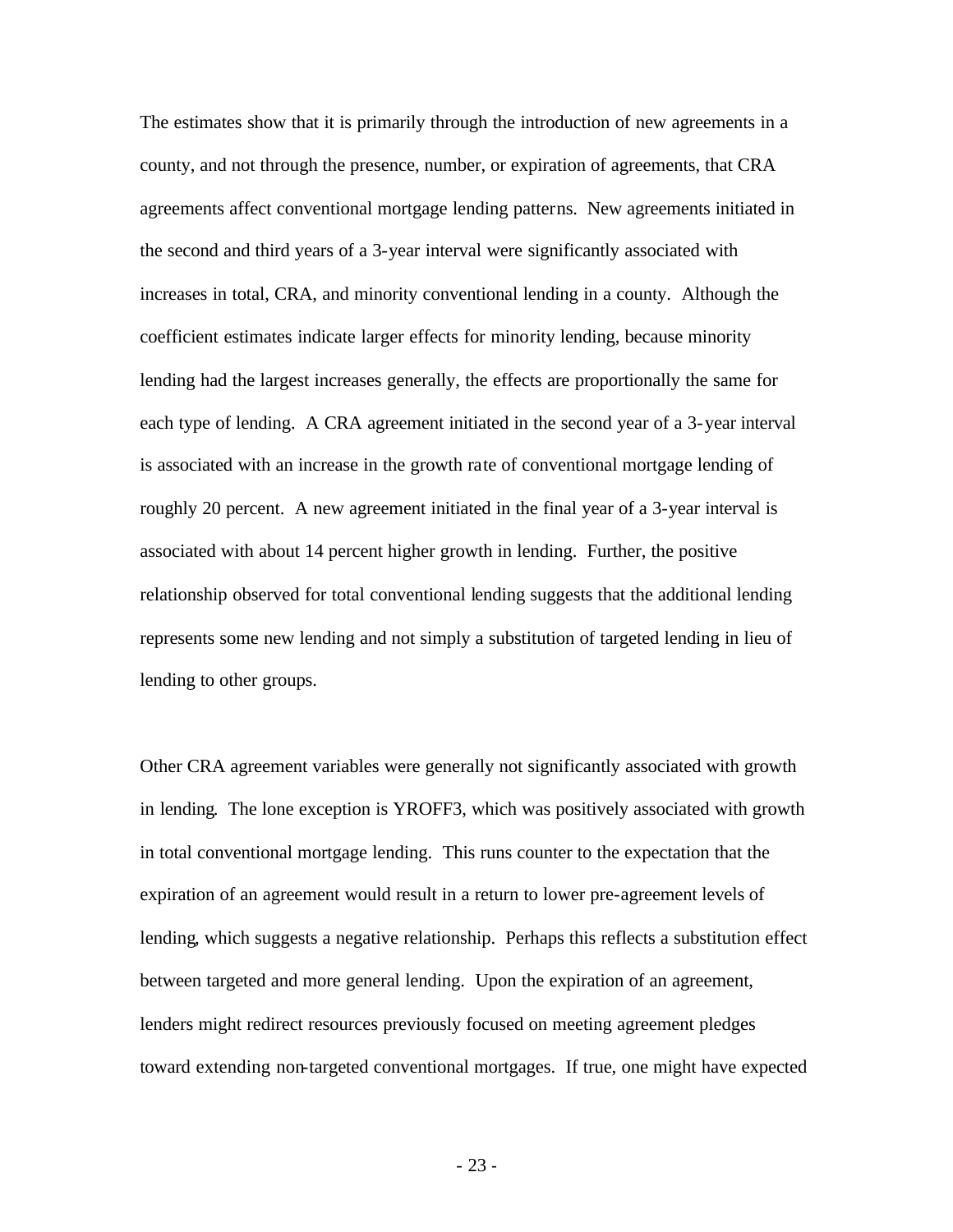other YROFF variables to show significant relationships with growth in total conventional lending, which is not observed. Point estimates for the coefficients on the other YROFF variables are, in fact, positive and relatively large, but the large variation in experiences across counties and years prevents a rejection of the null hypothesis that the coefficients equal zero. An alternative potential explanation is that a CRA agreement causes lenders to increase their attention towards those markets in which the agreement covers and that this increased attention persists beyond the life of the agreement.

Considered together, the results for the NEWYR variables are consistent with the notion that institutions quickly increase conventional mortgage lending in areas with a newly active CRA agreement, but that these increases are relatively short-lived. Recall that the coefficients on the CRA variables for the intervening years represent cumulative effects. The significant coefficients imply that the first year an agreement is active is associated with a large increase in lending (about 14 percent) and the second year with a smaller increase in lending (estimated at approximately 6 percent). However, the insignificant (and negative) coefficients on the presence variable suggests that the subsequent years in the life of agreements are associated with very small growth (contraction) in lending, which over time significantly dampens the effects of the initial increases in lending.

A number of county characteristics were also found to have significant relationships with changes in conventional mortgage lending. The data indicate convergence in lending over time, as lending tended to grow more quickly in counties that experienced less lending initially. As expected, growth in lending tended to be positively associated with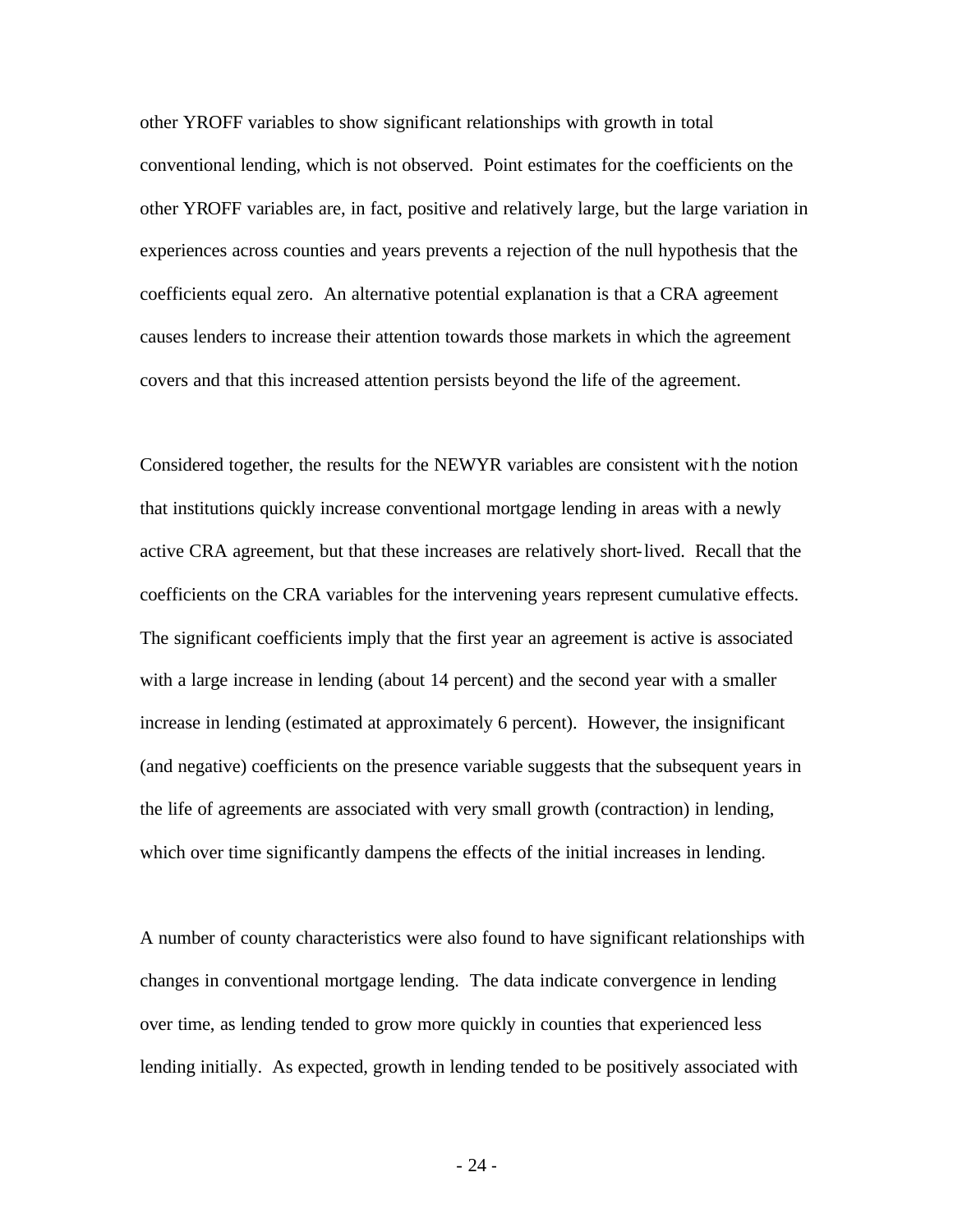initial levels of total income and per capita income. The results also suggest an earningsbased convergence in activity, as growth in lending was faster in counties with lower initial levels of total earnings. Among the change variables, the significant relationships conformed to expectations, as growth in lending was greater in counties with more growth in employment and income. Two relationships were significant only for the total conventional lending estimate. The positive relationship between initial population and growth in lending was expected. By contrast, the negative relationship between changes in lending and changes in earnings in a county was not.

### *Government-backed Mortgage Lending*

Table 7 shows a similar analysis for government-backed lending. Unlike the case for conventional mortgage lending, no CRA agreement-related variables are significantly related to changes in lending when government-backed lending is considered. Only the positive coefficient on the variable representing the initial number of active agreements in the county in the CRA lending regression approaches statistical significance. Overall, the model did not perform as well in describing relationships for government-backed lending as compared to conventional mortgage lending, as few control variables were found to have significant relationships with changes in lending.

It is worth noting that the lack of significance is not surprising. Most CRA agreements do not include specific lending targets for government-backed loans. Rather, most agreements involve commitments to promote institution-specific products that typically do not have government involvement. It was therefore expected that, at most, an indirect relationship between changes in government-backed lending and CRA agreements would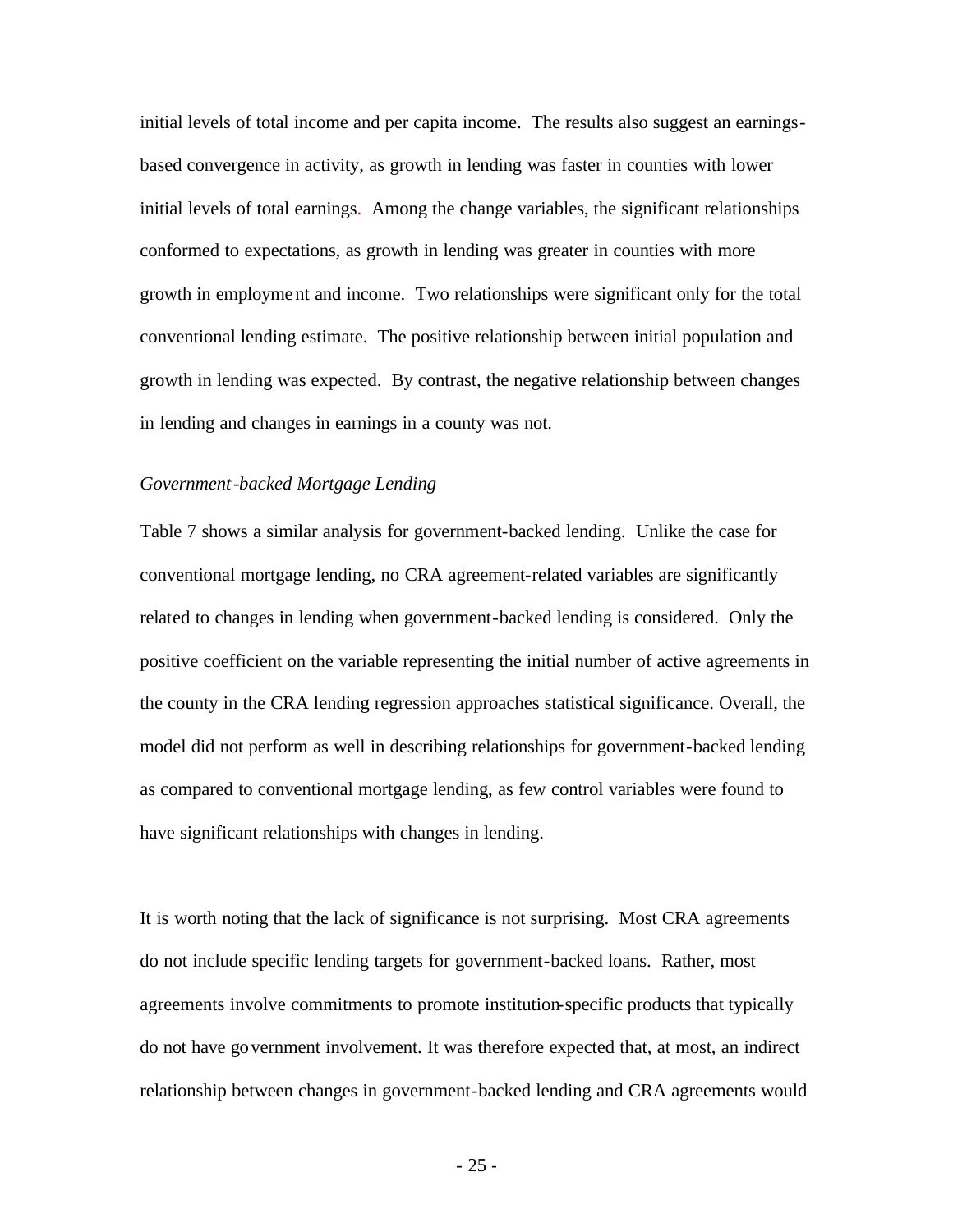exist. However, the divergence in results for conventional and government-backed lending does suggest that the conventional lending relationships are not simply the result of omitted economic factors but rather reflect significant economic relationships.

#### *Robustness of Conventional Results*

To verify the robustness of the results, we conducted a number of additional analyses. Equation (1) was first estimated substituting changes in loan dollars for changes in the number of loans as the dependent variable. We also conducted separate estimates substituting percentage changes in county characteristics for the raw number changes used in the baseline specification. Further, we estimated equation (1) for 2-year intervals. The results of these estimates (not shown) were effectively equivalent to those presented and are therefore not discussed. For all three loan categories (all, CRA, and minority), CRA agreements introduced in the intervening years of the analytical period are positively associated with growth in the number of conventional loans originated in a county. Moreover, the finding that growth in total conventional lending is positively associated with the expiration of agreements in the last year of the time interval also is consistently observed.

The lone deviation from the 3-year results is the finding that, after controlling for other factors, the presence of CRA agreements is significantly negatively associated with 2 year changes in conventional CRA lending. The coefficient on the presence of CRA agreements in a county for the 3-year analysis of conventional CRA lending is similarly negative, but the substantial variation in county experiences prevents us from drawing a conclusion that the effect is robust. That this variable is not statistically significant in the

- 26 -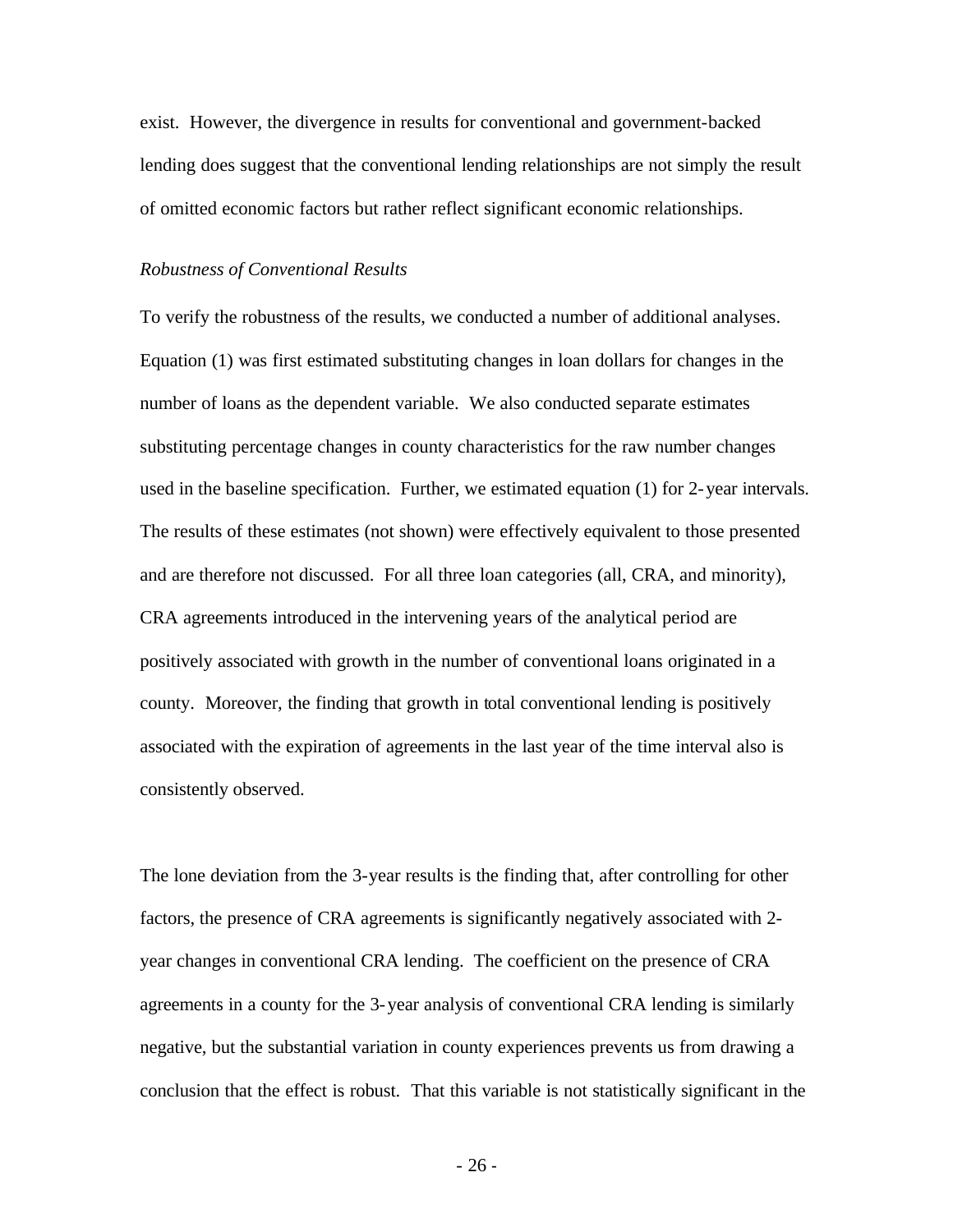3-year estimate suggests that our concern that analyses over short time intervals might negatively bias estimates may be well-founded. The increased variance in the 3-year estimates suggests that the effects of some agreements only appear after longer periods of time.

#### **Conclusion**

Entering into CRA agreements is one way some banking institutions have chosen to demonstrate or affirm their commitment to serving lower-income and minority communities and for community organizations to leverage existing laws to increase the financial support lending institutions extend to those communities. Economic theory does not provide unambiguous predictions regarding the likely effect of CRA agreements on lending. Under different assumptions, agreements can theoretically increase, decrease, or have no effect on lending.

This paper empirically examines this question. Beginning from an empirical framework that models changes in aggregate lending as a function of local economic characteristics and changes in those characteristics, the analysis examines the relationship between CRA lending agreements and the change in mortgage lending activity over 3-year intervals. The analysis uses county-level panel data constructed using HMDA data on mortgage lending activity, REIS data on county-level economic and demographic characteristics, and data on CRA agreements compiled from the NCRC. Regressions are run separately by type of loan product (conventional versus government-backed) and by loan category (total, CRA, or minority).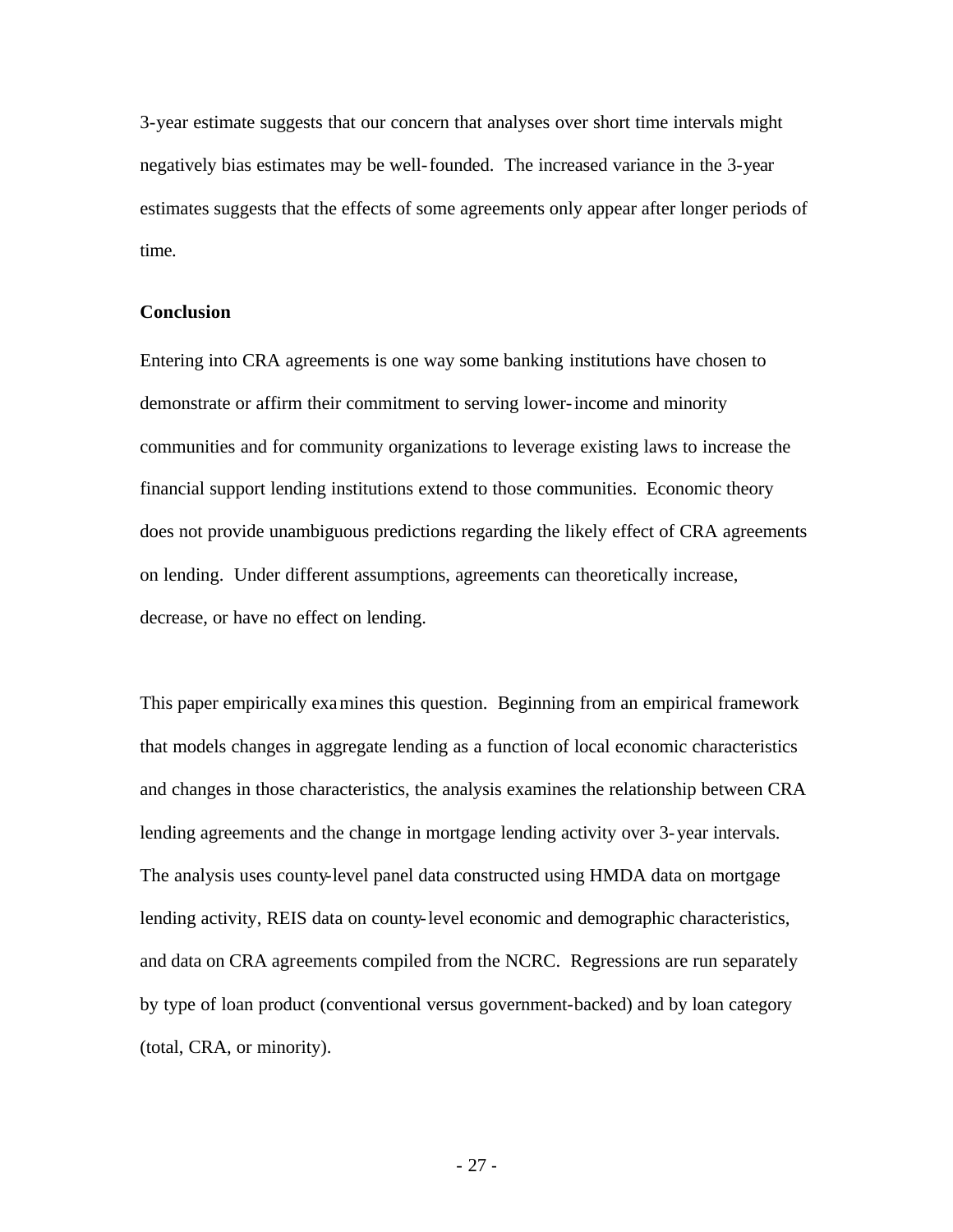The key result is that, of the several variables characterizing CRA agreements in a county, only the number of newly-initiated CRA agreements in a county was found to be significantly associated with 3-year changes in conventional mortgage lending. Newly initiated agreements were found to be associated with significant increases in total lending in a county, a result that held for CRA, minority, and overall conventional mortgage lending. The results for CRA and minority lending are consistent with the view that institutions increase targeted conventional mortgage lending upon the introduction of a CRA agreement. The fact that total lending also increases implies that the increased targeted lending is new lending, and lending that is not substituted from other groups. Moreover, these results show that these increases in lending are relatively short-lived. Finally, no CRA agreement-related variables were found to be significantly associated with changes in government-backed lending.

The results are broadly consistent with the notion that lenders view CRA agreements as a form of insurance against the potentially large and uncertain costs of fair lending violations, poor CRA performance ratings, and adverse publicity from CRA-related protests of mergers or other applications. Lenders enter into agreements and soon thereafter increase their targeted lending to build a positive CRA record. The evidence suggests that the increase in targeted lending is short-lived implying one of two possibilities. First, lenders might only need the "insurance" for a short period of time, such as during the course of a merger or other application, and alter their behavior only during this time. Indeed, Evanoff and Segal (1996) and Bostic, Mehran, Paulson, and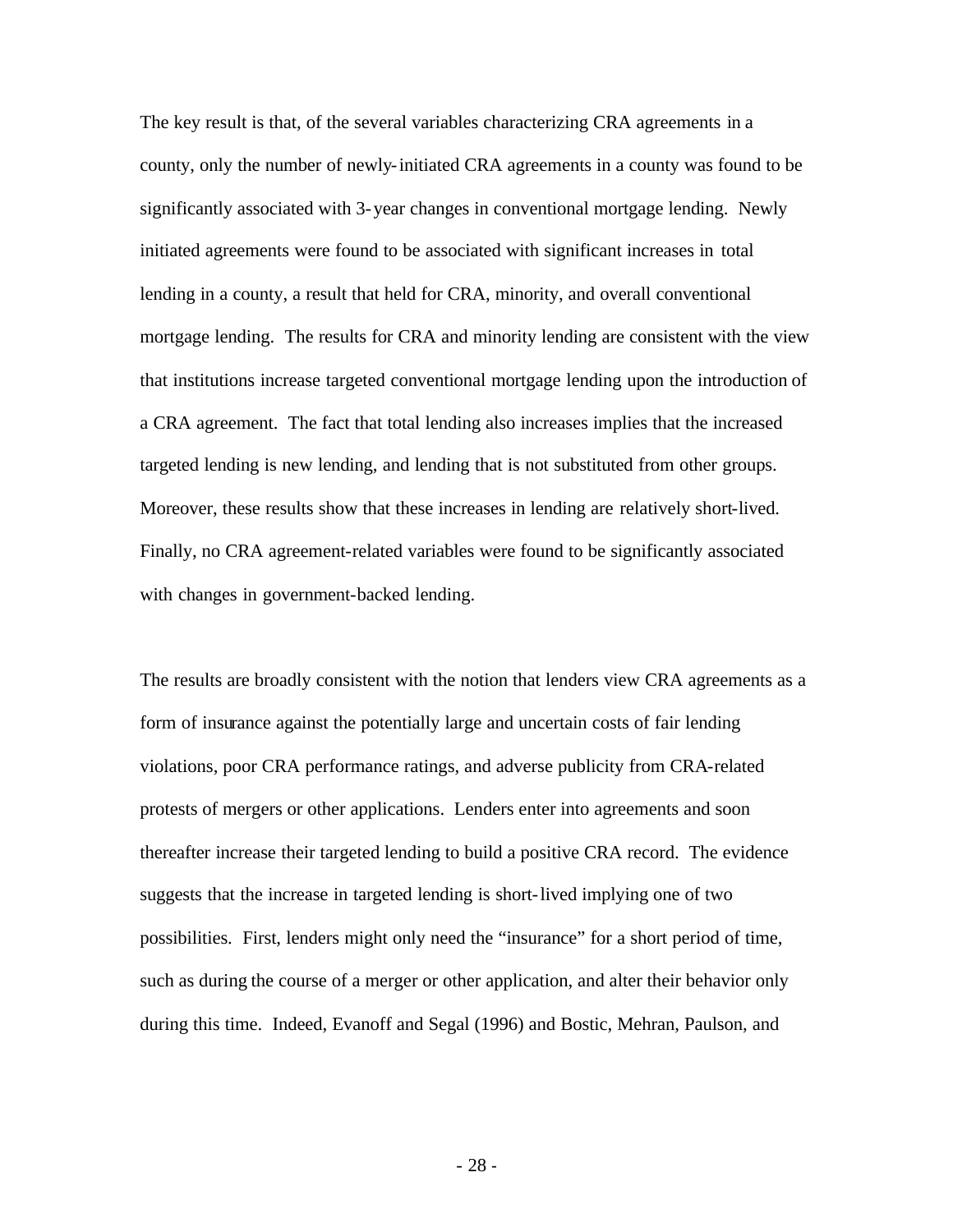Saidenberg (2000) find similar evidence suggesting that lenders alter their CRA-related activities in anticipation of CRA performance reviews and merger applications.

Second, it could be that the community organizations that enter into the agreements have limited monitoring capabilities, and that after a short period of relatively intense scrutiny it becomes increasingly unlikely that a lender will face adverse publicity for not meeting agreement pledge goals. In this view, the decline in additional lending over time corresponds to a decline in the likelihood that non-compliance with agreement pledges will be detected by community organizations that often have limited resources to conduct effective and on-going monitoring of lender activities. The likelihood of detection declines as time passes because, as the organizations respond to new local issues and demands, they devote fewer resources to monitoring compliance with agreements. An implication of this perspective is that increases in lending activity are ultimately determined by the persistence and sophistication of community groups involved in monitoring compliance with CRA agreements.

In support of this view, Squires and O'Connor (2001) observe that lenders and community-based organizations have widely divergent resources at their disposal, which leaves community organizations at somewhat of a disadvantage, and advocate the need for bolstered community activism that focuses on maintaining engagement on issues that remain relevant over longer time periods. The implication is that the maintenance of engagement would correspond to persistent increases in lending. NCRC (2000) provides examples that support this perspective.

- 29 -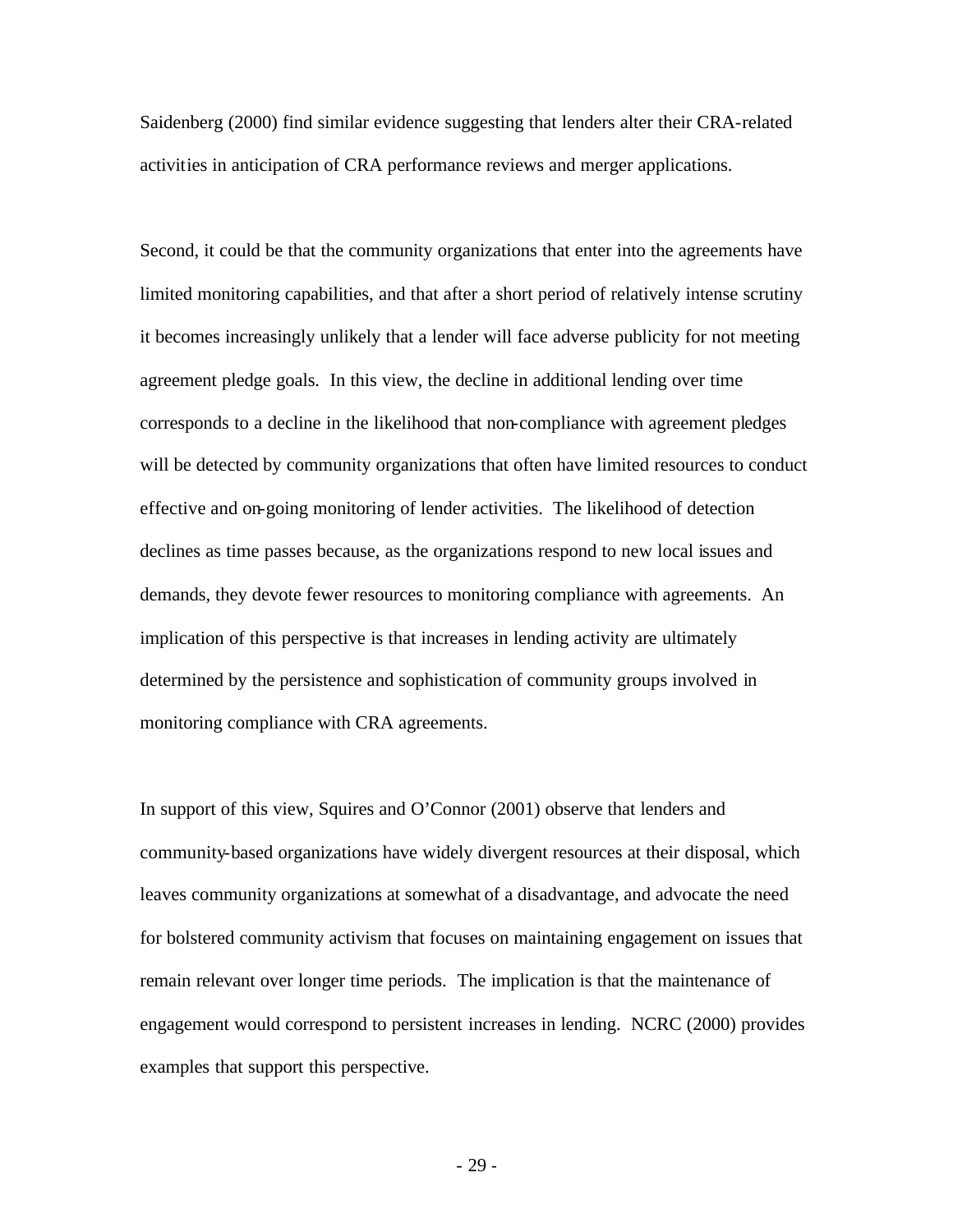Of course, a key consideration in either case is the profitability of the additional loans. The theoretical framework in this paper assumes an environment in which the lending market operates as an essential closed market. If the market can be influenced by realities in other markets, which is almost certainly the case, then other possibilities emerge. Most relevant in the current context is the possibility that lenders entering into CRA agreements may increase their targeted lending even in the absence of informational externalities or other market failures. This could occur if lenders extend new loans by subsidizing borrowers, presumably using proceeds from other markets in which the lender earns profits. In this instance, borrowers not meeting typical standards of creditworthiness receive loans and lenders would expect losses on these activities. Lenders might engage in subsidization to eliminate the possibility of even more costly negative publicity and other adverse outcomes that could theoretically arise if agreement targets were not met.

If the new loans identified in this research were not profitable, then CRA agreements would effectively be a subsidy from lenders to borrowers. A recent study by the Federal Reserve examined this question indirectly by conducting a survey that assessed the profitability of CRA-related lending considered broadly. In this research, 82 percent of the banking institutions that responded to the survey reported that their CRA lending was profitable.<sup>17</sup> However, not all of the institutions that participated in the survey had entered into CRA agreements and not all loans considered to be CRA-related in the survey were extended as a direct result of CRA agreements.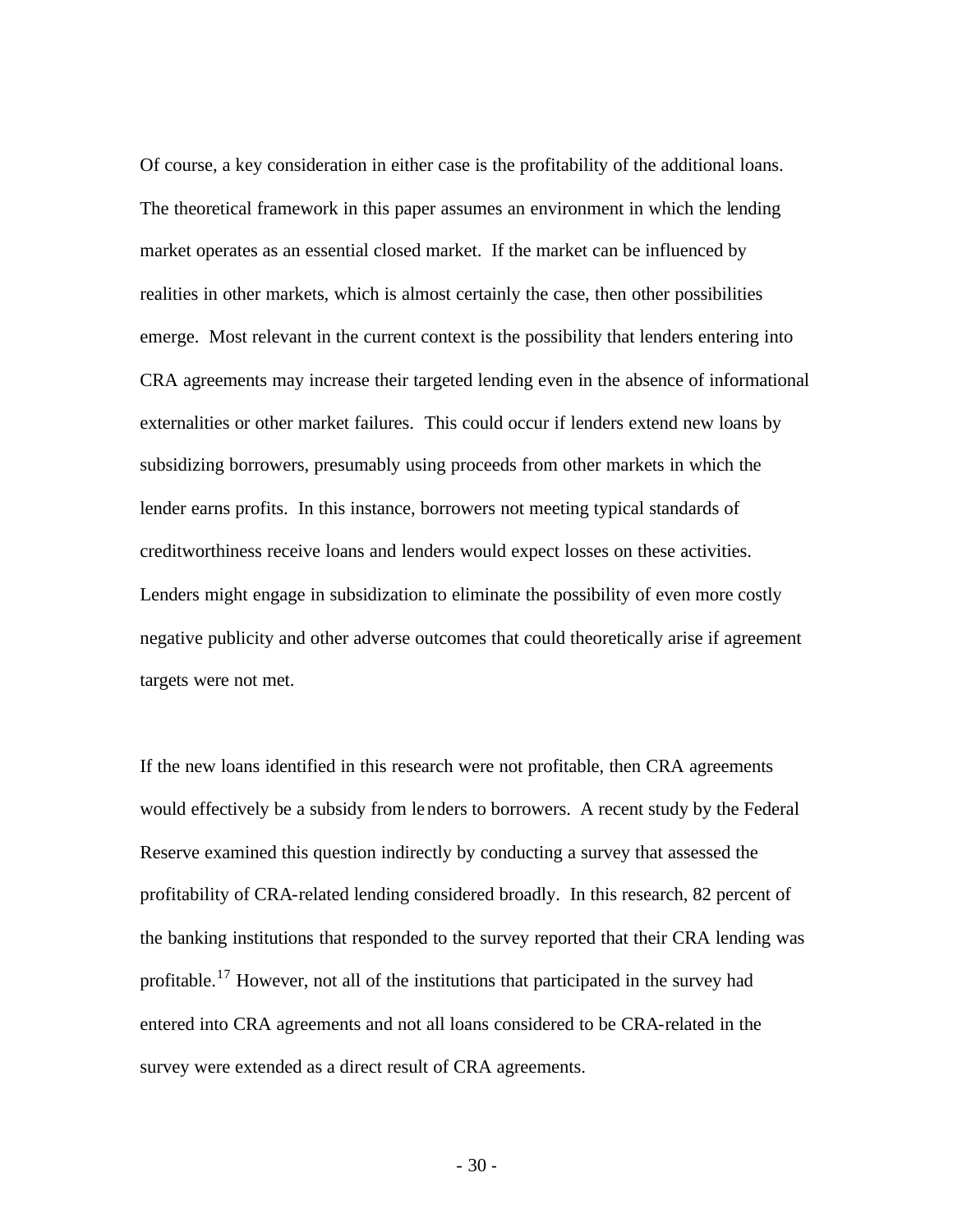However, if the Federal Reserve findings are believed, other questions arise. If the additional lending was profitable, economic theory predicts that lenders would continue to extend loans at the increased levels to the targeted communities. Yet this is not what is observed. One must wonder why lenders would choose to stop extending the additional loans to communities that have demonstrated profitable lending opportunities. Future research on the patterns of lending by those institutions that enter into CRA agreements and the profitability of such lending is needed to shed more light on these issues.

Finally, while the analysis in this study has carefully considered the effects of CRA agreements on targeted lending, it has not focused on other programs that have targeted lending to lower-income and minority borrowers as an objective. Such programs, including those established by Fannie Mae and Freddie Mac in response to HUD's affordable goals, the Campaign for Homeownership by the Neighborhood Reinvestment Corporation, and those undertaken by lenders as an independent response to the CRA, undoubtedly play an important role in this area. A complete understanding of how policy affects targeted lending will require analysis of the impacts of these efforts as well.

*The views expressed are not necessarily those of the Board of Governors of the Federal Reserve System or its staff. The authors would like to express extreme gratitude to Joshua Silver and the National Community Reinvestment Coalition for providing us with access to their data on CRA agreements. In addition, we thank Melissa Mugharbel and Jennifer Attrep for providing invaluable research assistance and Glenn Canner, Geoffrey Tootell, and anonymous referees for insightful comments.*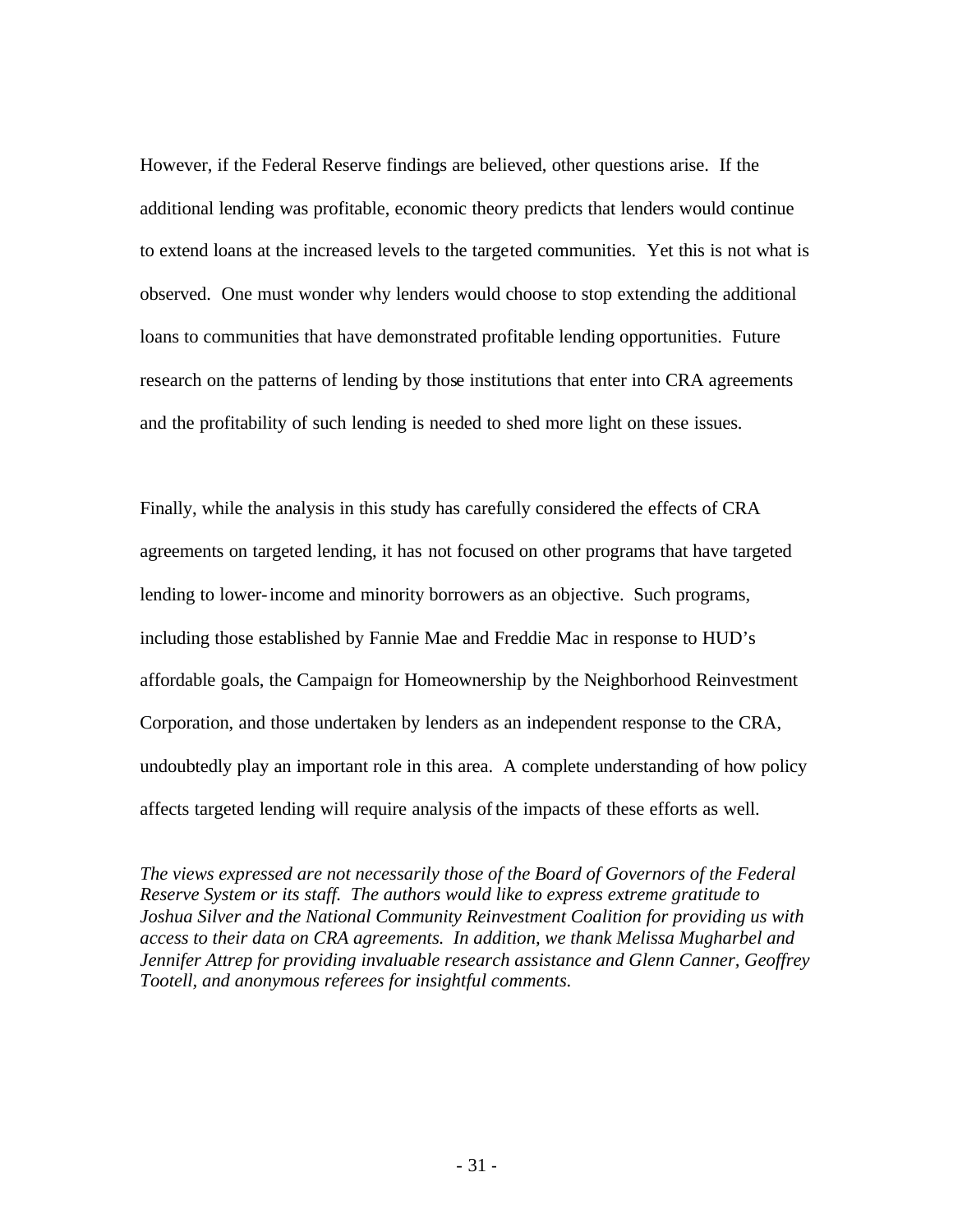### **References**

- Avery, R.B., and R.W. Bostic, P.S. Calem and G.B. Canner. 1999. Trends in Home Purchase Lending: Consolidation and the Community Reinvestment Act. *Federal Reserve Bulletin* 85(2): 81-102.
- Board of Governors of the Federal Reserve System. 2000. *The Performance and Profitability of CRA-related Lending*, report submitted to the Congress pursuant to the Gramm-Leach-Bliley Act of 1999.
- Bostic, R.W., J.S. Gans and S. Stern. 1997. Urban Productivity and Factor Growth in the Late Nineteenth Century. *Journal of Urban Economics* 41: 38-55.
- Bostic, R.W., H. Mehran, A.L. Paulson, and M. Saidenberg. 2000. Community Lending and Commercial Bank Mergers. *Proceedings of the 2000 Conference on Bank Structure and Competition:* 452-467.
- Bostic, R.W. and B.L. Robinson, 2000, "Community Banking and Mortgage Credit Availability: The Impact of CRA Agreements," Unpublished working paper.
- Evanoff, D.D. and L.M. Segal. 1996. CRA and Fair Lending Regulations: Resulting Trends in Mortgage Lending. *Economic Perspectives:* 19-46.
- Gruben, W.C., J.A. Neuberger, and R.H. Schmidt. 1990. Imperfect Information and the Community Reinvestment Act. *Federal Reserve Bank of San Francisco Economic Review* Summer: 27- 46.
- Lang, W.W. and L.I. Nakamura. 1993. A Model of Redlining. *Journal of Urban Economics* 33: 223-234.
- National Community Reinvestment Coalition. 2000. *CRA Commitments.* NCRC: Washington, DC.
- National Community Reinvestment Coalition. 2000. *Doing Well by Doing Good: CRA Lending is Profitable for Banks and Critical for Communities*. NCRC: Washington, DC.
- Schwartz, A. 1998a. From Confrontation to Collaboration? Banks, Community Groups, and the Implementation of Community Reinvestment Agreements. *Housing Policy Debate* 9(3): 631-662.
- Schwartz, A., 1998b. Bank Lending to Minority and Low-Income Households and Neighborhoods: Do Community Reinvestment Agreements make a Differences? *Journal of Urban Affairs* 20(3): 269-301.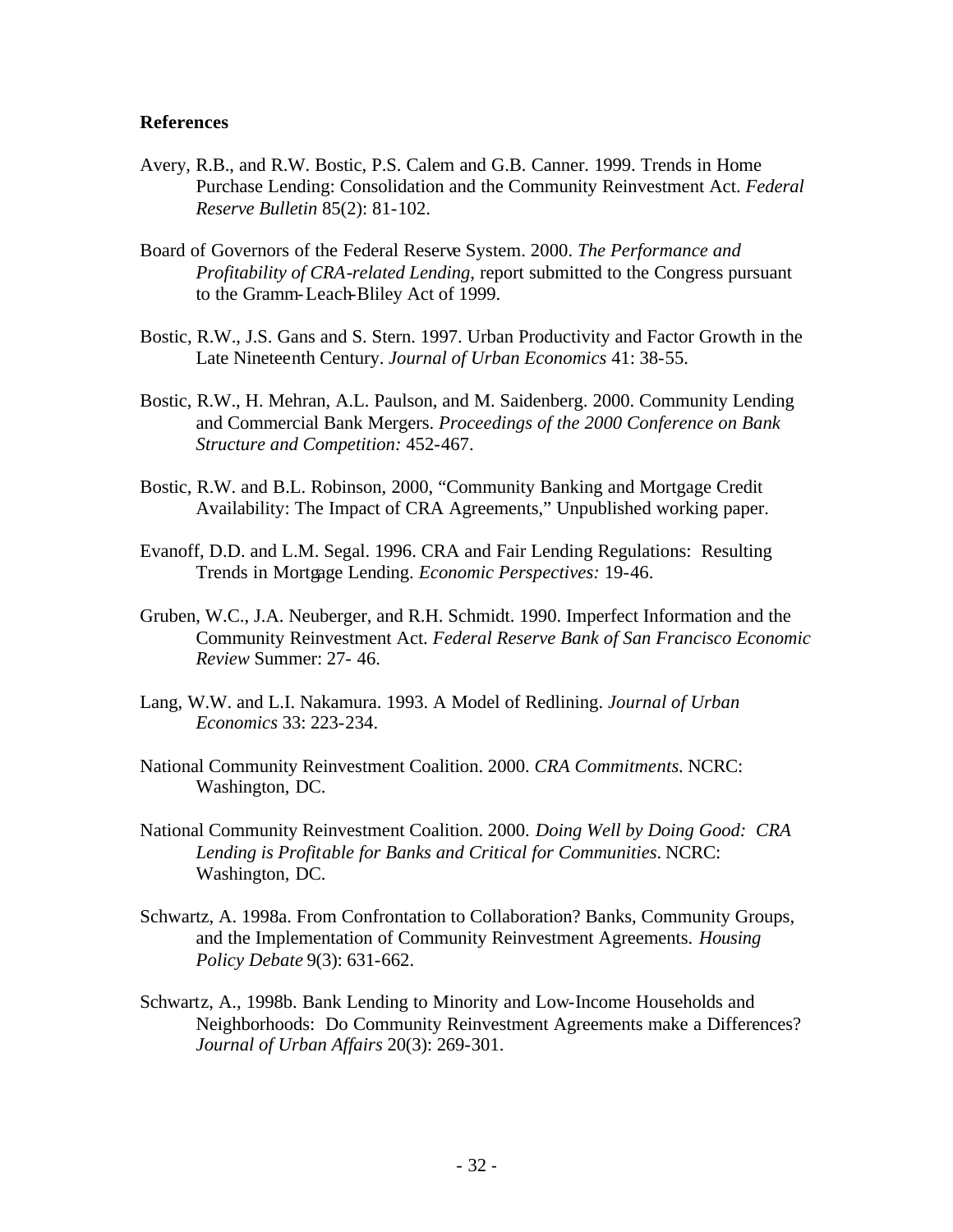- Squires, G.D. and S. O'Connor, 2001, Color and Money: Politics and Prospects for Community Reinvestment in Urban America, Albany: SUNY Press.
- Stiglitz, J.E. and A. Weiss, 1981, "Credit Rationing in Markets with Imperfect Information," *American Economic Rev*iew, 71(3), 393-410.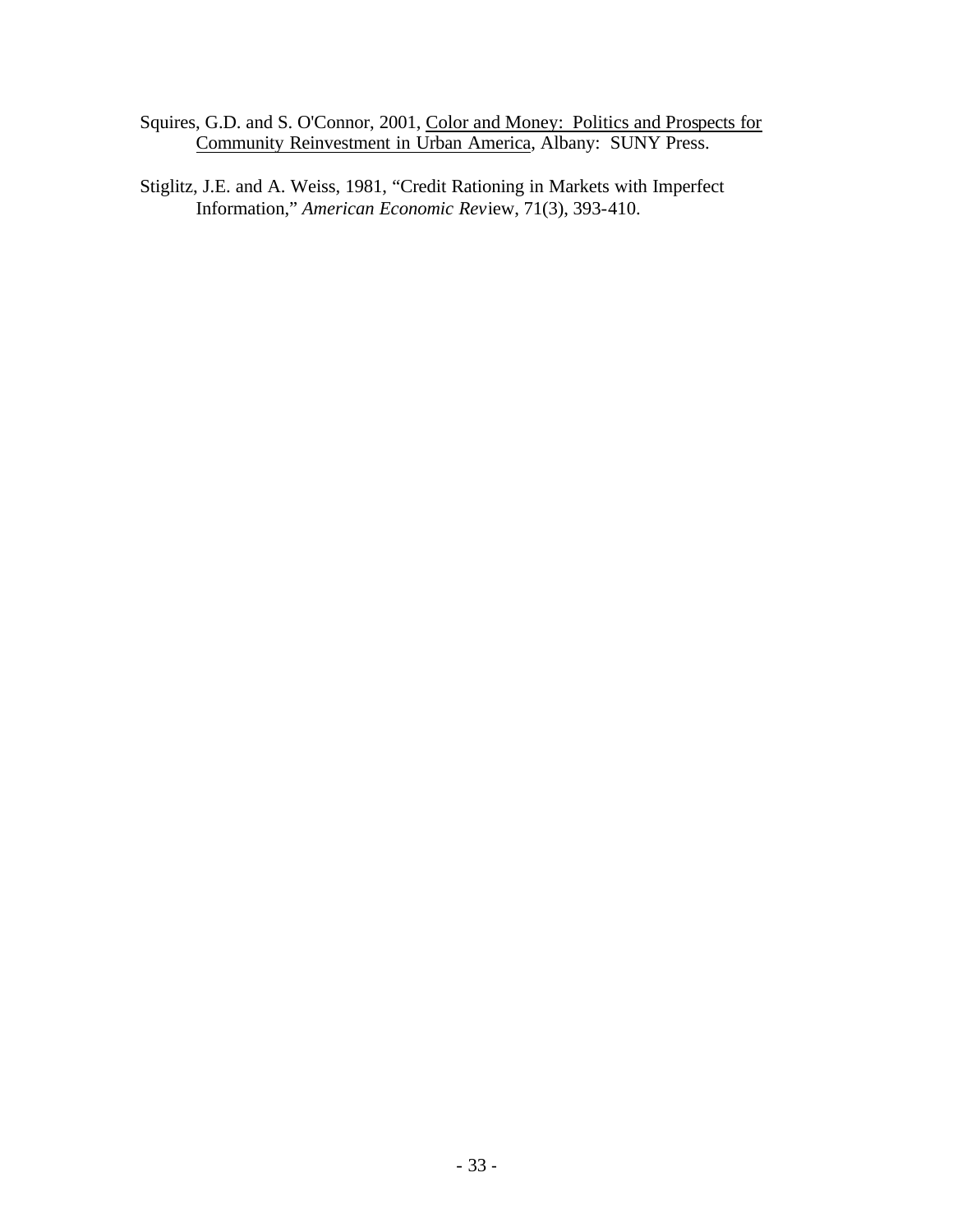| Year | <b>Annual Amount</b> | <b>Cumulative Amount</b> |  |
|------|----------------------|--------------------------|--|
| 1999 | 32,377               | 1,085,176                |  |
| 1998 | 696,270              | 1,052,799                |  |
| 1997 | 221,345              | 356,529                  |  |
| 1996 | 49,678               | 135,184                  |  |
| 1995 | 26,521               | 85,506                   |  |
| 1994 | 6,123                | 58,985                   |  |
| 1993 | 10,474               | 52,862                   |  |
| 1992 | 33,583               | 42,387                   |  |
| 1991 | 2,427                | 8,805                    |  |
| 1990 | 1,614                | 6,378                    |  |
| 1889 | 2,260                | 4,764                    |  |
| 1988 | 1,248                | 2,504                    |  |
| 1987 | 357                  | 1,256                    |  |
| 1986 | 516                  | 899                      |  |
| 1985 | 73                   | 382                      |  |
| 1984 | 219                  | 309                      |  |
| 1983 | $\mathbf{1}$         | 90                       |  |
| 1982 | 6                    | 89                       |  |
| 1981 | 5                    | 83                       |  |
| 1980 | 13                   | $78\,$                   |  |
| 1979 | 15                   | 65                       |  |
| 1978 | ---                  | 50                       |  |
| 1977 | 50                   | 50                       |  |
|      |                      |                          |  |

# **Table 1. Annual CRA Agreement Dollar Pledges, in millions of dollars**

Source: Data compiled by the National Community Reinvestment Coalition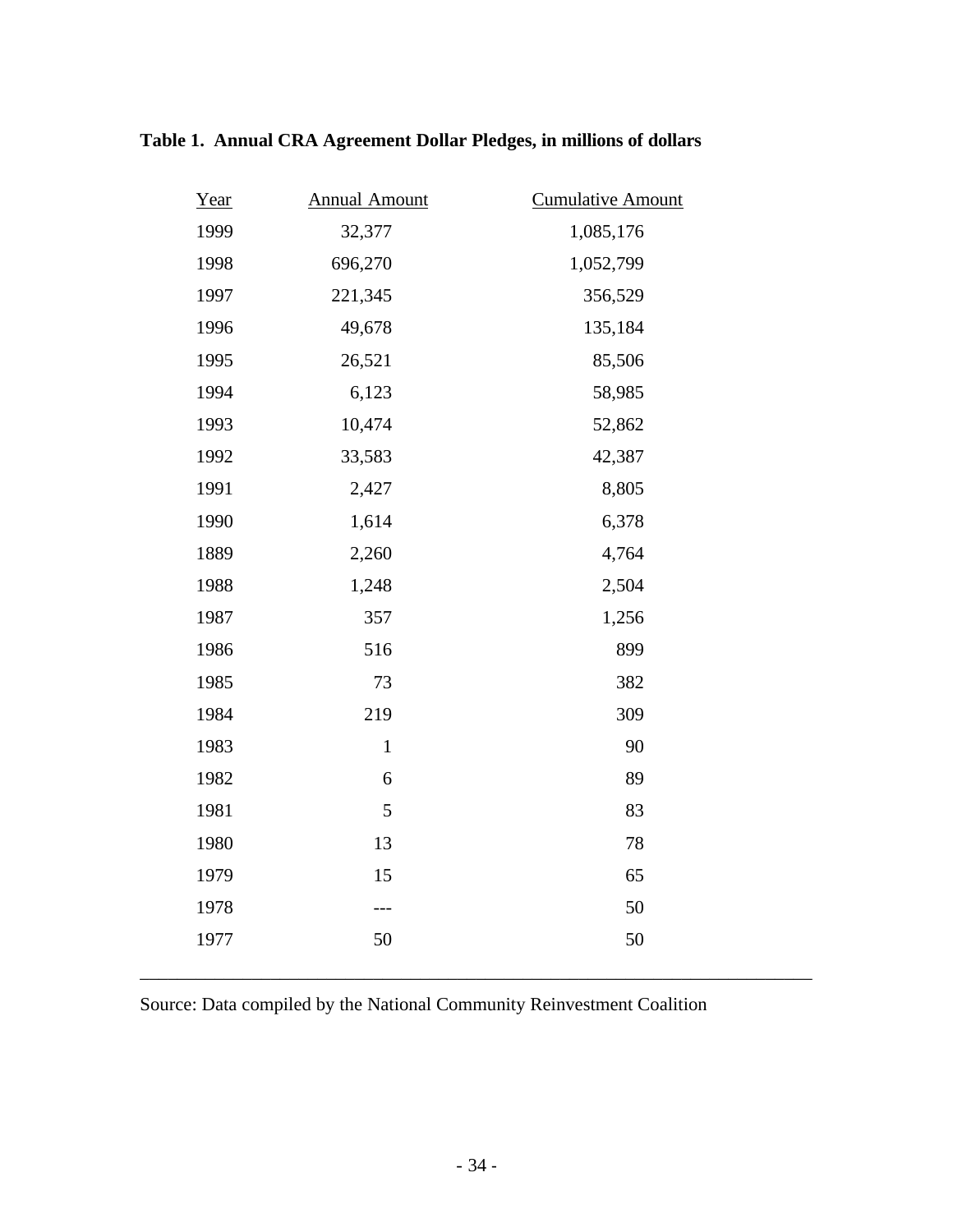## **Table 2. Variable List**

Dependent variables

| ? TOTLEND             | Percentage change in the total number of mortgage loans originated<br>in the county over the 3-year interval                      |  |  |
|-----------------------|-----------------------------------------------------------------------------------------------------------------------------------|--|--|
| ? CRALEND             | Percentage change in the number of mortgage loans originated to<br>lower-income applicants in the county over the 3-year interval |  |  |
| ? MINLEND             | Percentage change in the number of mortgage loans originated to<br>minority applicants in the county over the 3-year interval     |  |  |
| Independent variables |                                                                                                                                   |  |  |
| <b>PRESO</b>          | A binary variable equal to one if a CRA agreement exists in the<br>county in initial year of the interval                         |  |  |
| AGR <sub>0</sub>      | Total number of active CRA agreements in county, initial year                                                                     |  |  |
| NEWYR1                | Number of new CRA agreements in first year of interval                                                                            |  |  |
| NEWYR2                | Number of new CRA agreements in second year of interval                                                                           |  |  |
| NEWYR3                | Number of new CRA agreements in third year of interval                                                                            |  |  |
| YROFF <sub>0</sub>    | Number of CRA agreements that expired in initial year of interval                                                                 |  |  |
| YROFF1                | Number of CRA agreements that expired in first year of interval                                                                   |  |  |
| YROFF2                | Number of CRA agreements that expired in second year of interval                                                                  |  |  |
| <b>LENDT</b>          | (Total lending in county, initial year)/1,000                                                                                     |  |  |
| <b>TOTINC</b>         | (Total income in county, initial year)/10,000,000                                                                                 |  |  |
| POP                   | (Total county population, initial year)/100,000                                                                                   |  |  |
| <b>PCINC</b>          | (Per capita income in county, initial year)/10,000                                                                                |  |  |
| <b>TOTERN</b>         | (Total earnings in county, initial year)/10,000,000                                                                               |  |  |
| <b>TOTEMP</b>         | (Total employment in county, initial year)/100,000                                                                                |  |  |
| <b>PJEARN</b>         | (Total earnings per employed person in the county, initial<br>year)/100,000                                                       |  |  |
| DTOTINC3              | (Change in total in county over interval)/10,000,000                                                                              |  |  |
| DPOP3                 | (Change in county population over interval)/100,000                                                                               |  |  |
| DPCINC3               | (Change in per capita income in county over interval)10,000                                                                       |  |  |
| DTOTERN3              | (Change in total earnings in county over interval)/10,000,000                                                                     |  |  |
| DTOTEMP3              | (Change in total employment in county over interval)/100,000                                                                      |  |  |
| DPJEARN3              | (Change in total earnings per employed person in county over<br>interval)/100,000                                                 |  |  |
| ? INCPC               | (Change in per capita income in county over interval)/10,000                                                                      |  |  |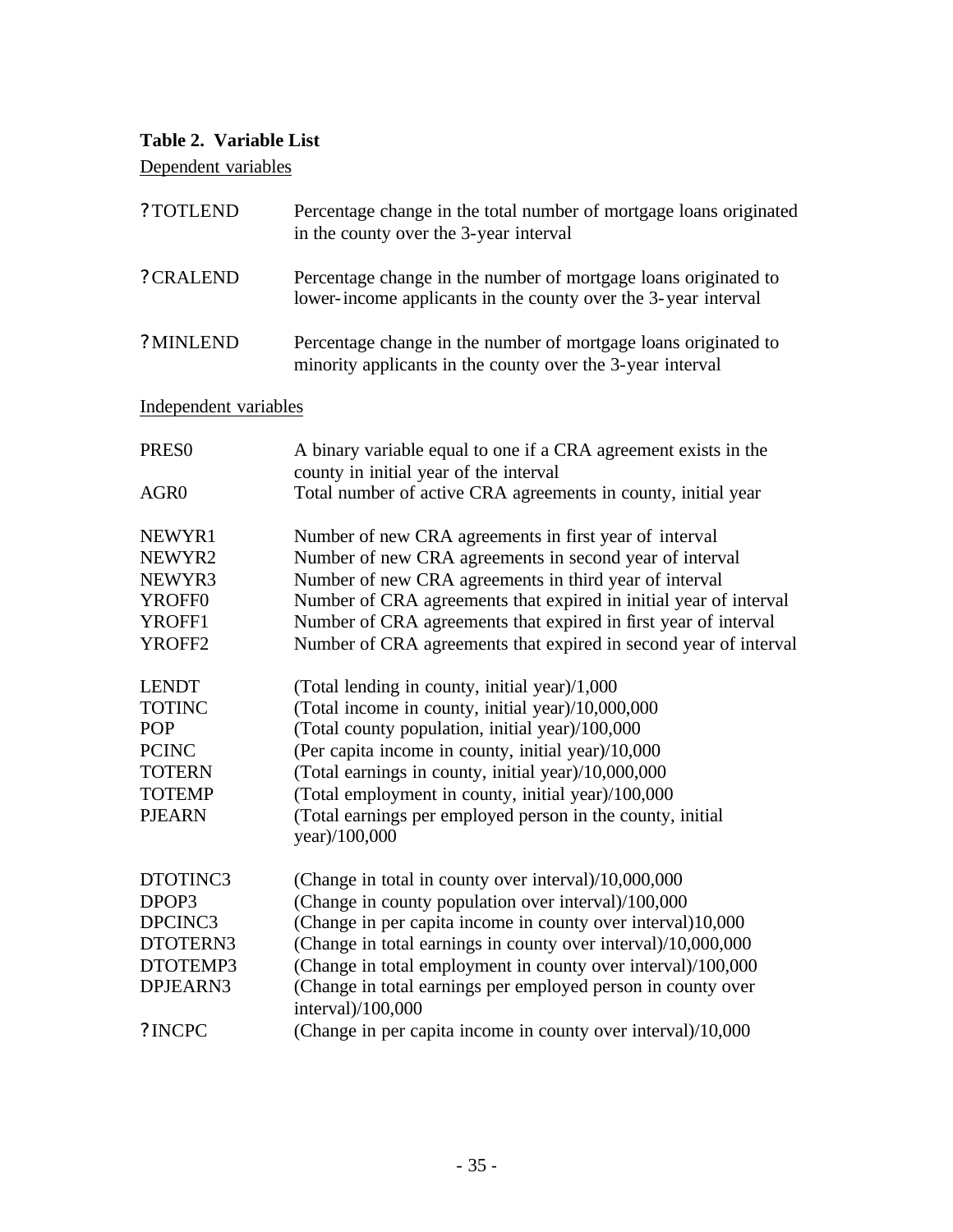| Variable                                   | 1993             | 1994      | 1995              | 1996      | 1997      | 1998      | 1999      |
|--------------------------------------------|------------------|-----------|-------------------|-----------|-----------|-----------|-----------|
| Level                                      |                  |           |                   |           |           |           |           |
| Conventional loans                         |                  |           |                   |           |           |           |           |
| Total                                      | 2287             | 2636      | 2489              | 2780      | 2776      | 3303      | 3433      |
| <b>CRA</b>                                 | 625              | 760       | 722               | 815       | 806       | 999       | 1116      |
| Minority                                   | 469              | 614       | 596               | 641       | 659       | 796       | 918       |
| Govt.-backed loans                         |                  |           |                   |           |           |           |           |
| Total                                      | 907              | 837       | 843               | 990       | 1020      | 1078      | 1152      |
| <b>CRA</b>                                 | 407              | 385       | 382               | 473       | 516       | 556       | 605       |
| Minority                                   | 302              | 315       | 333               | 397       | 420       | 448       | 498       |
| CRA agreements                             | 0.49             | 0.46      | 0.52              | 0.75      | 0.78      | 0.91      | 0.89      |
| Total income (\$mil)                       | 6,386.370        | 6,696.769 | 7,069.545         | 7,460.592 | 7,912.183 | 8,452.802 | 8,930.069 |
| Population                                 | 275,974          | 278,636   | 281,136           | 283,734   | 286,594   | 289,427   | 292,287   |
| Per capita income (dollars)                | 20,541           | 21,430    | 22,335            | 23,321    | 24,498    | 25,826    | 26,897    |
| Total earnings (\$mil)                     | 4,726.387        | 4,945.074 | 5,196.484         | 5,481.157 | 5,829.209 | 6,265.571 | 6,686.380 |
| Total employment                           | 157,147          | 160,863   | 165,012           | 168,791   | 172,933   | 177,786   | 181,984   |
| Earnings per job (dollars)                 | 25,053           | 25,679    | 26,096            | 26,816    | 27,685    | 28,829    | 29,847    |
| $\overline{3\text{-}year}\,change(number)$ |                  |           |                   |           |           |           |           |
| Conventional loans                         |                  |           |                   |           |           |           |           |
| Total                                      | 364              | 134       | 277               | 161       | $\cdots$  | $\cdots$  | $\cdots$  |
| <b>CRA</b>                                 | 508              | 234       | 386               | 307       | $\cdots$  | $\cdots$  | $\cdots$  |
| Minority                                   | 723              | 271       | 347               | 415       | $\cdots$  | $\cdots$  | $\cdots$  |
| Govt.-backed loans                         |                  |           |                   |           |           |           |           |
| Total                                      | 209              | 359       | 392               | 228       | .         | $\cdots$  | $\cdots$  |
| <b>CRA</b>                                 | 317              | 520       | 672               | 414       | .         | $\cdots$  | $\cdots$  |
| Minority                                   | 578              | 584       | 497               | 468       | $\cdots$  | $\cdots$  | $\cdots$  |
| <b>CRA</b> agreements                      | 0.26             | 0.33      | $\overline{0.40}$ | 0.14      | $\cdots$  | $\cdots$  | $\cdots$  |
| Total income (\$mil)                       | 1,074.222        | 1,215.414 | 1,383.257         | 1,469.477 | .         | $\cdots$  | $\cdots$  |
| Population                                 | 7,760            | 7,958     | 8,291             | 8,553     | .         | $\cdots$  | $\cdots$  |
| Per capita income (dollars)                | 2,780            | 3,068     | 3,491             | 3,576     | .         | $\cdots$  | $\cdots$  |
| Total earnings (\$mil)                     | 754.769          | 884.135   | 1,069.087         | 1,205.224 | $\cdots$  | $\cdots$  | $\cdots$  |
| Total employment                           | 11,644           | 12,070    | 12,774            | 13,193    | .         | $\cdots$  | $\cdots$  |
| Earnings per job (dollars)                 | 1,763            | 2,006     | 2,733             | 3,031     | $\cdots$  | $\cdots$  | $\cdots$  |
| $MLMA$ , $Numbar$ of counting              | $\overline{727}$ |           |                   |           |           |           |           |

**Table 3. Mean Values for County Characteristics, by year**

*MEMO: Number of counties* 727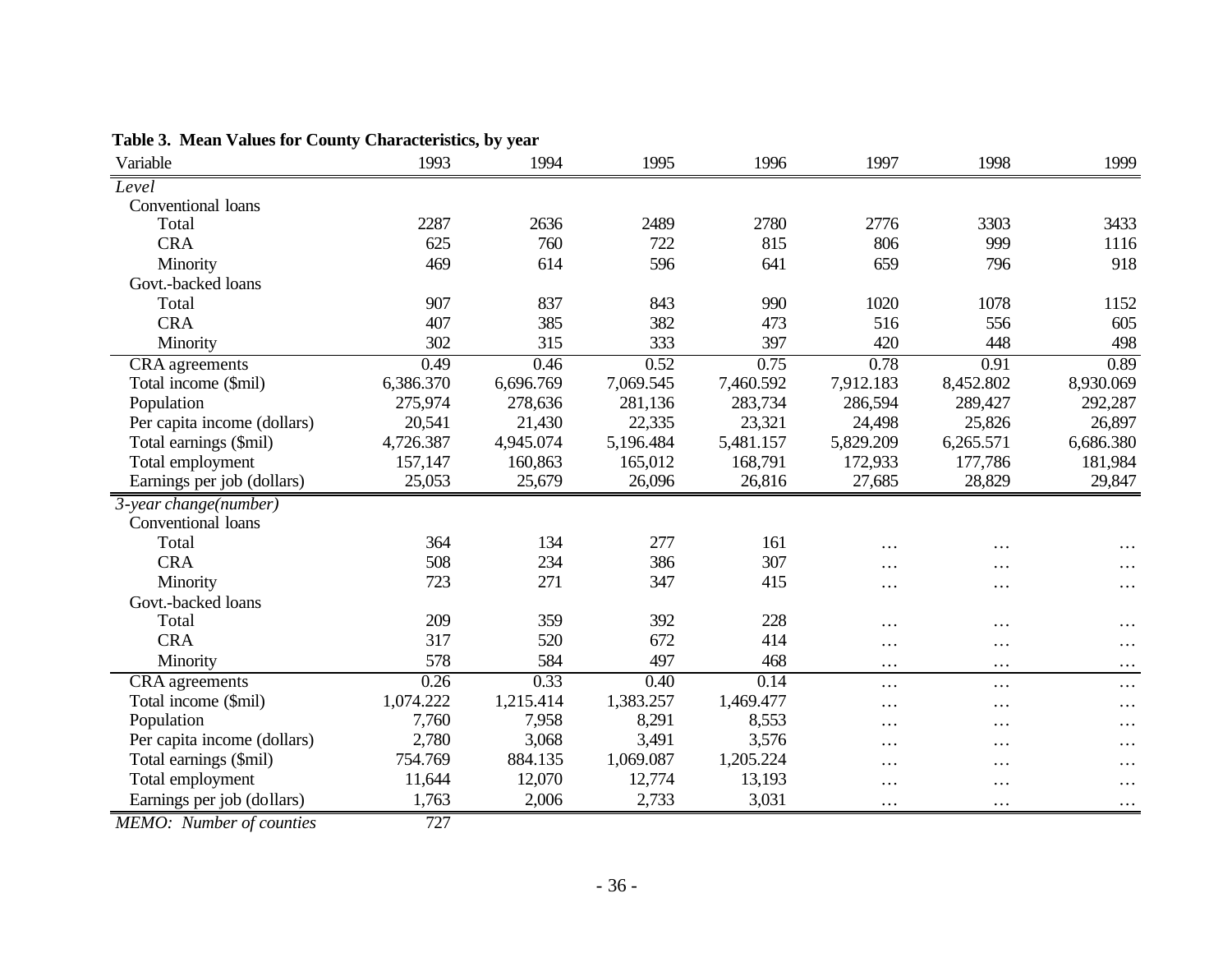| Variable                              | Mean      | Std Dev    | Minimum          | Maximum     |
|---------------------------------------|-----------|------------|------------------|-------------|
| Initial Levels, 1994                  |           |            |                  |             |
| Number of conventional loans          |           |            |                  |             |
| Total                                 | 2636      | 4345       | 9                | 57700       |
| <b>CRA</b>                            | 760       | 1254       | $\overline{2}$   | 19100       |
| Minority                              | 614       | 2011       | $\boldsymbol{0}$ | 38364       |
| Number of gov't-backed loans          |           |            |                  |             |
| Total                                 | 837       | 1466       | $\overline{2}$   | 16798       |
| <b>CRA</b>                            | 385       | 734        | $\mathbf{0}$     | 8839        |
| Minority                              | 315       | 859        | $\boldsymbol{0}$ | 10153       |
| CRA agreements                        | 0.46      | 1.21       | $\boldsymbol{0}$ | 8           |
| Total income (\$mil)                  | 6,696.769 | 13,102.003 | 112.350          | 207,403.257 |
| Population                            | 278,636   | 518,825    | 5,726            | 9,048,139   |
| Per capita income (\$)                | 21,430    | 4,636      | 11,122           | 55,222      |
| Total earnings (\$mil)                | 4,945.074 | 11,433.803 | 26.778           | 168,070.144 |
| Total employment                      | 160,863   | 311,019    | 1,586            | 4,924,655   |
| Earnings per job (\$)                 | 25,679    | 5,269      | 13,685           | 57,051      |
| <b>Changes from 1994-1997</b>         |           |            |                  |             |
| Number of conventional loans, percent |           |            |                  |             |
| Total                                 | 0.13      | 0.29       | $-0.38$          | 2.0         |
| <b>CRA</b>                            | 0.23      | 0.48       | $-0.52$          | 5.0         |
| Minority                              | 0.27      | 0.59       | $-0.86$          | 5.5         |
| Number of gov't-backed loans, percent |           |            |                  |             |
| Total                                 | 0.36      | 0.61       | $-0.78$          | 7.5         |
| <b>CRA</b>                            | 0.52      | 0.89       | $-0.78$          | 17.5        |
| Minority                              | 0.58      | 1.19       | $-1.00$          | 20.0        |
| CRA agreements                        | 0.31      | 0.92       | $-6.00$          | 6.00        |
| Total income (\$mil)                  | 1,215.414 | 2,418.643  | 13.948           | 27,671.669  |
| Population                            | 7,958     | 19,369     | $-67,910$        | 279,065     |
| Per capita income (\$)                | 3,068     | 1,244      | $-124$           | 13,108      |
| Total earnings (\$mil)                | 884.135   | 2,354.004  | 805.677          | 36,286.098  |
| <b>Total Employment</b>               | 12,070    | 24,255     | $-29,100$        | 285,288     |
| Earnings per job (\$)                 | 2,006     | 1,577      | $-16,436$        | 11,681      |
| MEMO: Number of counties              | 727       |            |                  |             |

## **Table 4. County Characteristics, 1994**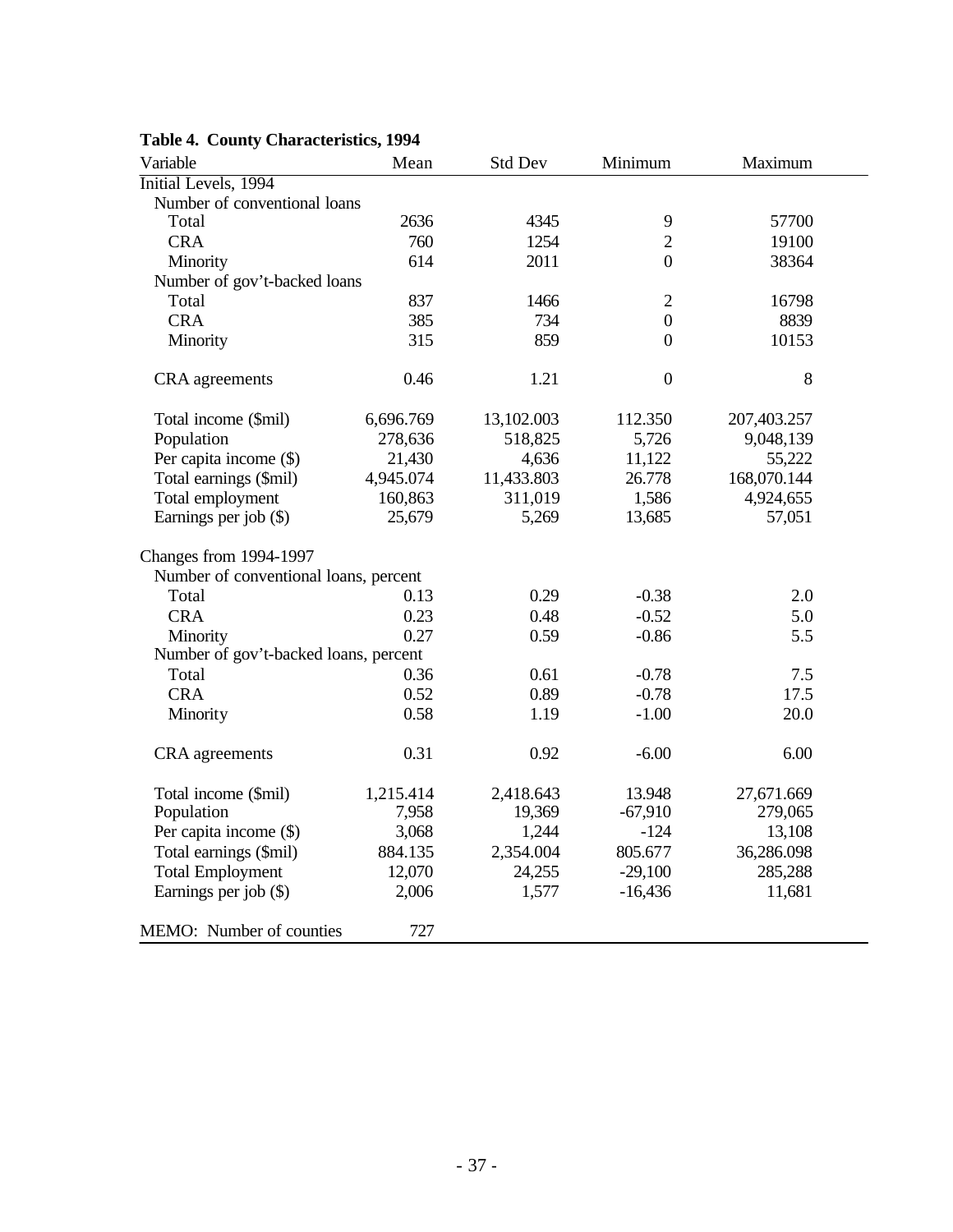|                                   | Counties without | Counties with   |  |  |
|-----------------------------------|------------------|-----------------|--|--|
| Variable                          | 1994 Agreements  | 1994 Agreements |  |  |
| Initial Levels, 1994              |                  |                 |  |  |
| Number of conventional loans      |                  |                 |  |  |
| Total                             | 2134             | 4878**          |  |  |
| <b>CRA</b>                        | 623              | 1369**          |  |  |
| Minority                          | 409              | 1529**          |  |  |
| Number of government-backed loans |                  |                 |  |  |
| Total                             | 700              | 1449**          |  |  |
| <b>CRA</b>                        | 328              | 639**           |  |  |
| Minority                          | 233              | 678**           |  |  |
| <b>CRA</b> agreements             | $\boldsymbol{0}$ | 2.50            |  |  |
| Total income (\$mil)              | 5,351.028        | 12,707.070**    |  |  |
| Population                        | 223,402          | 525,316**       |  |  |
| Per capita income (\$)            | 21,083           | 22,979**        |  |  |
| Total earnings (\$mil)            | 3,933.142        | 9,464.529**     |  |  |
| Total employment                  | 129,681          | 300,124**       |  |  |
| Earnings per job (\$)             | 25,167           | 27,964**        |  |  |
| Percentage change, 1994-1997      |                  |                 |  |  |
| Number of conventional loans      |                  |                 |  |  |
| Total                             | 6.8              | $1.7**$         |  |  |
| <b>CRA</b>                        | 42.1             | $8.2**$         |  |  |
| Minority                          | 70.7             | $12.4**$        |  |  |
| Number of government-backed loans |                  |                 |  |  |
| Total                             | 51.4             | 24.6**          |  |  |
| <b>CRA</b>                        | 157.6            | 83.6**          |  |  |
| Minority                          | 257.9            | 75.2**          |  |  |
| CRA agreements                    | $\cdots$         | 45.2            |  |  |
| Total income (\$)                 | 18.1             | 18.3            |  |  |
| Population                        | 2.8              | 3.0             |  |  |
| Per capita income (\$)            | 14.2             | 14.6            |  |  |
| Total earnings (\$)               | 17.7             | 18.1            |  |  |
| Total employment                  | 7.5              | 7.5             |  |  |
| Earnings per job (\$)             | 7.5              | 9.1             |  |  |
| MEMO: Number of counties          | 594              | 133             |  |  |

## **Table 5. Comparison of Counties with and without CRA agreements, 1994**

NOTE: Asterisks indicate a statistically significant difference between the values for counties with agreements and counties without agreements. \*\*-  $p<.01$ , \*-  $p<.05$ .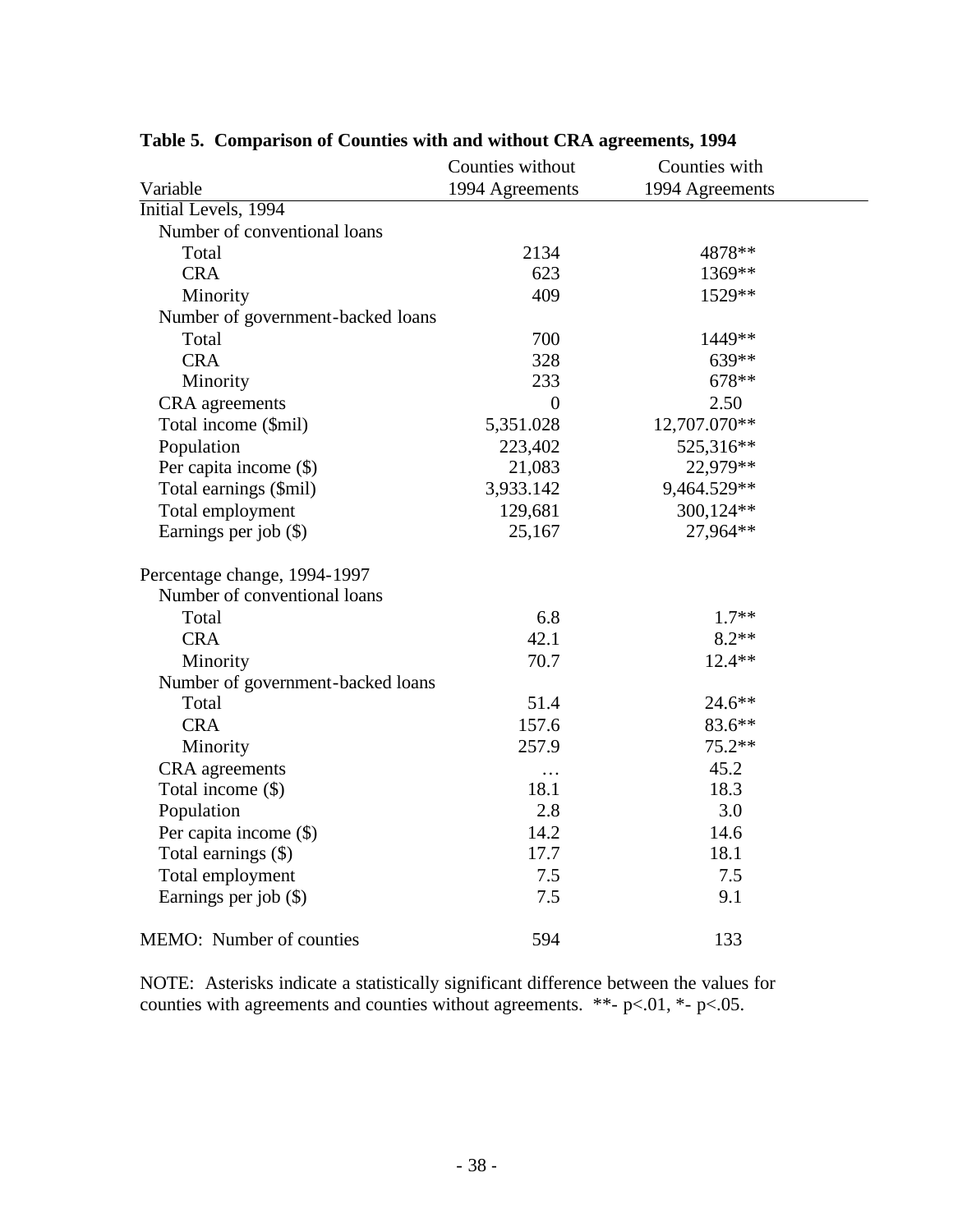### **Table 6. Conventional Mortgage Lending Regression Results**

The dependent variables are, respectively, the percentage change in total, CRA, and minority conventional lending in a county over 3 years.

|                      | <b>Total Lending</b> | <b>CRA</b> Lending | <b>Minority Lending</b> |
|----------------------|----------------------|--------------------|-------------------------|
| AGR <sub>0</sub>     | $-0.036$             | 0.006              | $-0.004$                |
|                      | (0.027)              | (0.055)            | (0.060)                 |
| PRES <sub>0</sub>    | $-0.054$             | $-0.106$           | $-0.153$                |
|                      | (0.037)              | (0.075)            | (0.082)                 |
| NEWYR1               | 0.017                | 0.037              | 0.036                   |
|                      | (0.020)              | (0.040)            | (0.044)                 |
| YROFF1               | 0.040                | 0.011              | 0.036                   |
|                      | (0.032)              | (0.064)            | (0.070)                 |
| NEWYR2               | $0.042**$            | $0.066*$           | $0.090**$               |
|                      | (0.016)              | (0.032)            | (0.035)                 |
| YROFF <sub>2</sub>   | 0.050                | 0.014              | 0.017                   |
|                      | (0.030)              | (0.060)            | (0.066)                 |
| NEWYR3               | $0.032*$             | 0.053              | $0.076*$                |
|                      | (0.015)              | (0.030)            | (0.033)                 |
| YROFF3               | $0.067*$             | 0.041              | 0.063                   |
|                      | (0.028)              | (0.056)            | (0.061)                 |
| <b>LENDT</b>         | $-0.169**$           | $-0.699**$         | $-0.200**$              |
|                      | (0.015)              | (0.073)            | (0.061)                 |
| <b>TOTINC</b>        | 1.180**              | 1.909**            | $1.545**$               |
|                      | (0.264)              | (0.533)            | (0.585)                 |
| <b>POP</b>           | $0.316*$             | 0.342              | $-0.205$                |
|                      | (0.161)              | (0.313)            | (0.342)                 |
| <b>PCINC</b>         | $0.662**$            | 1.253**            | $0.834*$                |
|                      | (0.167)              | (0.338)            | (0.368)                 |
| <b>TOTERN</b>        | $-1.050**$           | $-1.568**$         | $-1.715**$              |
|                      | (0.258)              | (0.518)            | (0.565)                 |
| <b>TOTEMP</b>        | 0.036                | 0.0409             | 0.040                   |
|                      | (0.021)              | (0.042)            | (0.046)                 |
| <b>PJEARN</b>        | $-0.752$             | $-0.931$           | 0.354                   |
|                      | (1.304)              | (2.632)            | (0.287)                 |
| DTOTINC3             | 0.567                | 0.347              | 0.656                   |
|                      | (0.437)              | (0.883)            | (0.967)                 |
| DPOP3                | $-0.215$             | $-0.551$           | $-0.560$                |
|                      | (0.191)              | (0.387)            | (0.426)                 |
| DPCINC3              | $0.714**$            | $0.858*$           | $0.951*$                |
|                      | (0.182)              | (0.369)            | (0.403)                 |
| DTOTERN3             | $-0.739*$            | $-0.566$           | $-0.685$                |
|                      | (0.360)              | (0.727)            | (0.793)                 |
| DTOTEMP3             | $0.054*$             | 0.074              | $0.091*$                |
|                      | (0.021)              | (0.043)            | (0.047)                 |
| DPJEARN3             | 0.435                | 0.432              | 1.943                   |
|                      | (1.049)              | (2.117)            | (2.311)                 |
| County fixed effects | Yes                  | Yes                | Yes                     |
| Year fixed effects   | Yes                  | Yes                | Yes                     |
| R-Squared            | 0.546                | 0.435              | 0.430                   |

NOTE: \*\* and \* indicate statistical significance at 1% and 5% respectively. LENDT represents initial year county total lending, CRA lending, and minority lending for the three regressions, respectively.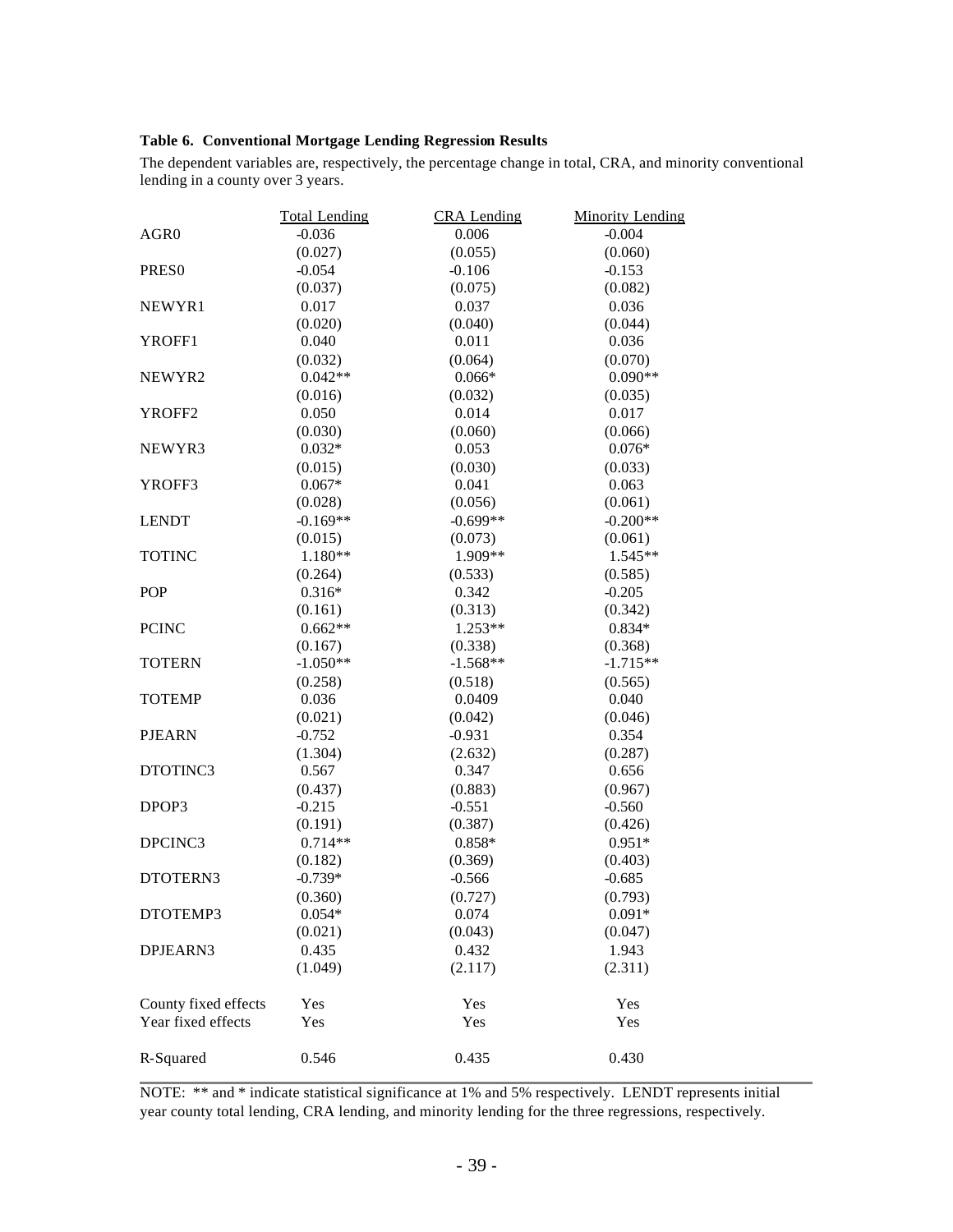### **Table 7. Government-backed Mortgage Lending Regression Results**

The dependent variables are the percentage change in total government-backed, CRA government-backed, and minority government-backed lending in a county over 3 years.

|                      | <b>Total Lending</b> | <b>CRA</b> Lending | <b>Minority Lending</b> |
|----------------------|----------------------|--------------------|-------------------------|
| AGR <sub>0</sub>     | $-0.007$             | $-0.028$           | $-0.039$                |
|                      | (0.047)              | (0.072)            | (0.098)                 |
| PRES <sub>0</sub>    | 0.067                | 0.126              | $-0.024$                |
|                      | (0.064)              | (0.098)            | (0.133)                 |
| NEWYR1               | 0.008                | 0.033              | $-0.015$                |
|                      | (0.034)              | (0.052)            | (0.071)                 |
| YROFF1               | 0.006                | 0.020              | $-0.005$                |
|                      | (0.054)              | (0.084)            | (0.114)                 |
| NEWYR2               | $-0.021$             | $-0.034$           | $-0.032$                |
|                      | (0.027)              | (0.042)            | (0.056)                 |
| YROFF <sub>2</sub>   | 0.017                | $-0.020$           | 0.055                   |
|                      | (0.051)              | (0.079)            | (0.107)                 |
| NEWYR3               | 0.015                | $-0.010$           | $-0.020$                |
|                      | (0.025)              | (0.039)            | (0.053)                 |
| YROFF3               | $-0.012$             | $-0.043$           | 0.097                   |
|                      | (0.047)              | (0.073)            | (0.099)                 |
| <b>LENDT</b>         | $-0.366**$           | $-0.707**$         | $-0.559**$              |
|                      | (0.048)              | (0.124)            | (0.166)                 |
| <b>TOTINC</b>        | $-0.218$             | $-0.288$           | $-0.161$                |
|                      | (0.452)              | (0.699)            | (0.953)                 |
| <b>POP</b>           | 0.308                | 0.252              | 0.475                   |
|                      | (0.262)              | (0.405)            | (0.550)                 |
| <b>PCINC</b>         | 0.197                | 0.136              | 0.293                   |
|                      | (0.287)              | (0.445)            | (0.605)                 |
| <b>TOTERN</b>        | 0.275                | 0.161              | $-0.009$                |
|                      | (0.439)              | (0.679)            | (0.920)                 |
| <b>TOTEMP</b>        | 0.031                | 0.051              | 0.035                   |
|                      | (0.035)              | (0.055)            | (0.075)                 |
| <b>PJEARN</b>        | $-0.339$             | $-0.365$           | $-0.131$                |
|                      | (0.223)              | (0.345)            | (0.468)                 |
| DTOTINC3             | $-0.171$             | 1.472              | $-0.246$                |
|                      | (0.747)              | (1.157)            | (1.574)                 |
| DPOP3                | 1.097**              | 0.686              | 1.358                   |
|                      | (0.356)              | (0.547)            | (0.797)                 |
| DPCINC3              | $-0.051$             | $-1.134*$          | $-0.258$                |
|                      | (0.310)              | (0.480)            | (0.652)                 |
| DTOTERN3             | $-0.584$             | $-1.647$           | $-0.294$                |
|                      | (0.615)              | (0.952)            | (1.291)                 |
| DTOTEMP3             | 0.015                | 0.031              | 0.027                   |
|                      | (0.036)              | (0.056)            | (0.076)                 |
| DPJEARN3             | 0.278                | 0.244              | 0.165                   |
|                      | (0.179)              | (0.277)            | (0.376)                 |
| County fixed effects | Yes                  | Yes                | Yes                     |
| Year fixed effects   | Yes                  | Yes                | Yes                     |
| R-Squared            | 0.469                | 0.442              | 0.358                   |

NOTE: \*\* and \* indicate statistical significance at 1% and 5% respectively. LENDT represents initial year county total lending, CRA lending, and minority lending for the three regressions, respectively.